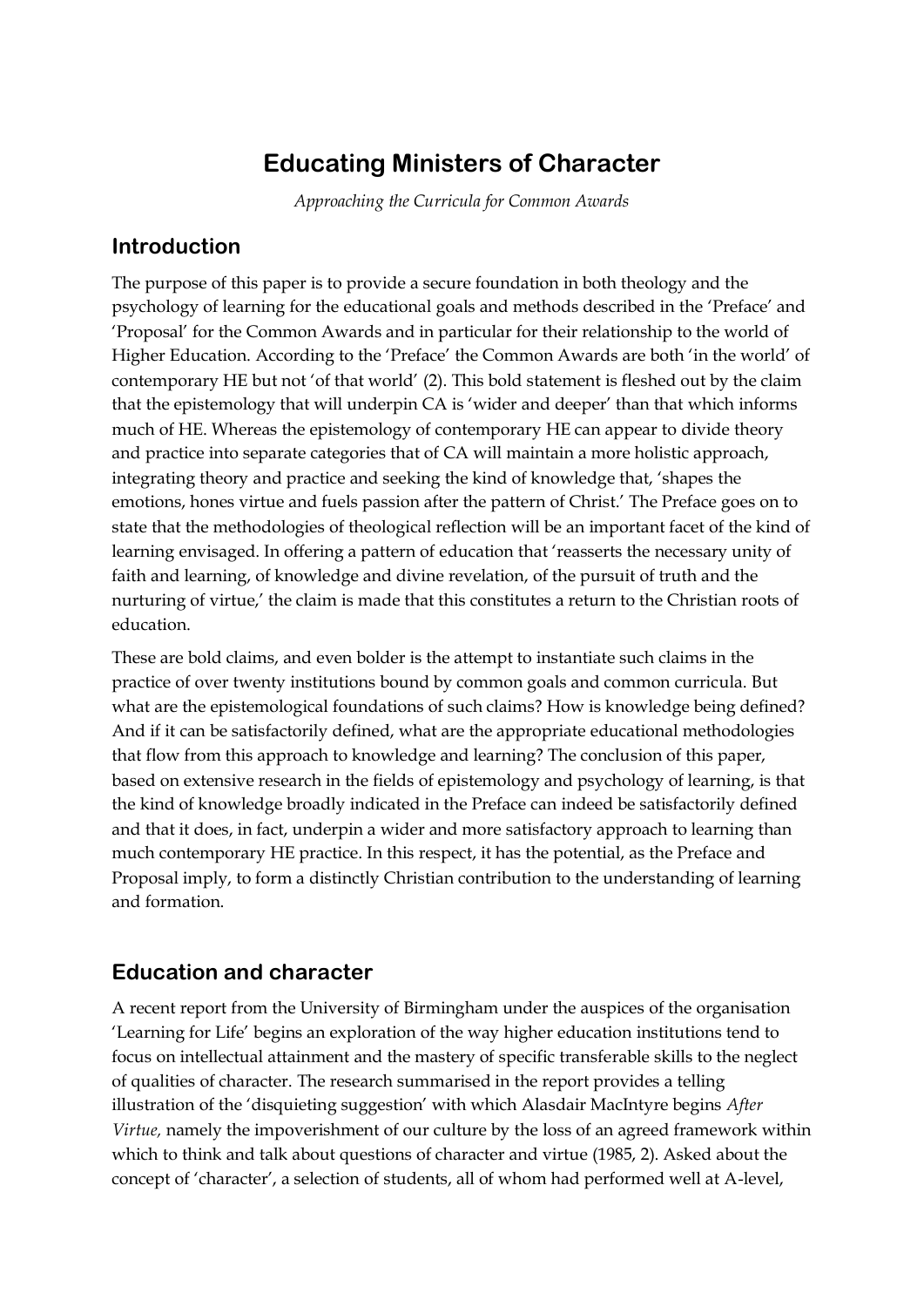became incoherent and confused. They showed some ability to recognise and describe the qualities of good character but also a constant tendency to confuse character with personality, leadership ability or the 'soft skills' of interpersonal relations. Friendship was routinely confused with friendliness, 'good business practice' seen by some as more important than good character, and qualities like self-control, courage and justice almost entirely absent from the responses. The students did recognise that personal values function to define both character and personal goals and translate into moral imperatives; and significantly, they also recognised the importance of specific role models such as parents and teachers in the learning of values. But taken as a whole their answers demonstrate the absence of a conceptual framework within which such observations make sense (Arthur, Wilson and Godfrey, 22-48).

The call and education of men and women to become ministers in God's church requires them to recognise, develop, inhabit, teach and model qualities of Christian character. The Church is called to embody a shared orientation to life and pattern of relationships based on the example of Christ. The mission of God, from which the Church derives its existence and purpose, is an overflow of the loving relating of Father, Son and Holy Spirit. The Church's *telos*, and the measure of its maturity, is found in its conformity to the loving example of Christ. Without that love at its heart, any attempt to respond to God's call to mission can result only in anxious activism. Its ministers must therefore be first and foremost men and women who live and teach the love of God through the quality of lives moulded by the Holy Spirit.

As Dan Hardy concludes in an article on local ministry, a collaborative pattern of ministry called for by the mission of God, 'will call for new conceptions of theological education and formation, not simply forms of the old adapted for wider use' (2006, 147). And Stephen Pickard remarks at the outset of his major study of the Church's developing theology of ordained ministry, 'To exercise ministry in a collaborative manner requires spiritual maturity' (2008, 1). This places the development of ministerial character, with the growth in virtue that entails, at the heart of the curriculum: not merely an outcome of the 'hidden curriculum' embodied in the ethos and practices of the training institution but an integral part of its approach to teaching and learning. And this task takes place against the background of a culture, and in particular an education system, which to a significant extent lacks the facility to discern and promote the formation of qualities of character.

Linked with the development of character, and an integral part of it, is reflective practice: the ability to make wise decisions in the complexities of life. Donald Schon begins his book, *Educating the Reflective Practitioner* thus:

In the varied topography of professional practice, there is a high, hard ground overlooking a swamp. On the high ground, manageable problems lend themselves to solution through the application of research-based theory and technique. In the swampy lowland, messy, confusing problems defy technical solution. The irony of this situation is that the problems of the high ground tend to be relatively unimportant to individuals or society at large ... while in the swamp lie the problems of greatest human concern. The practitioner must choose. Shall he remain on the high ground where he can solve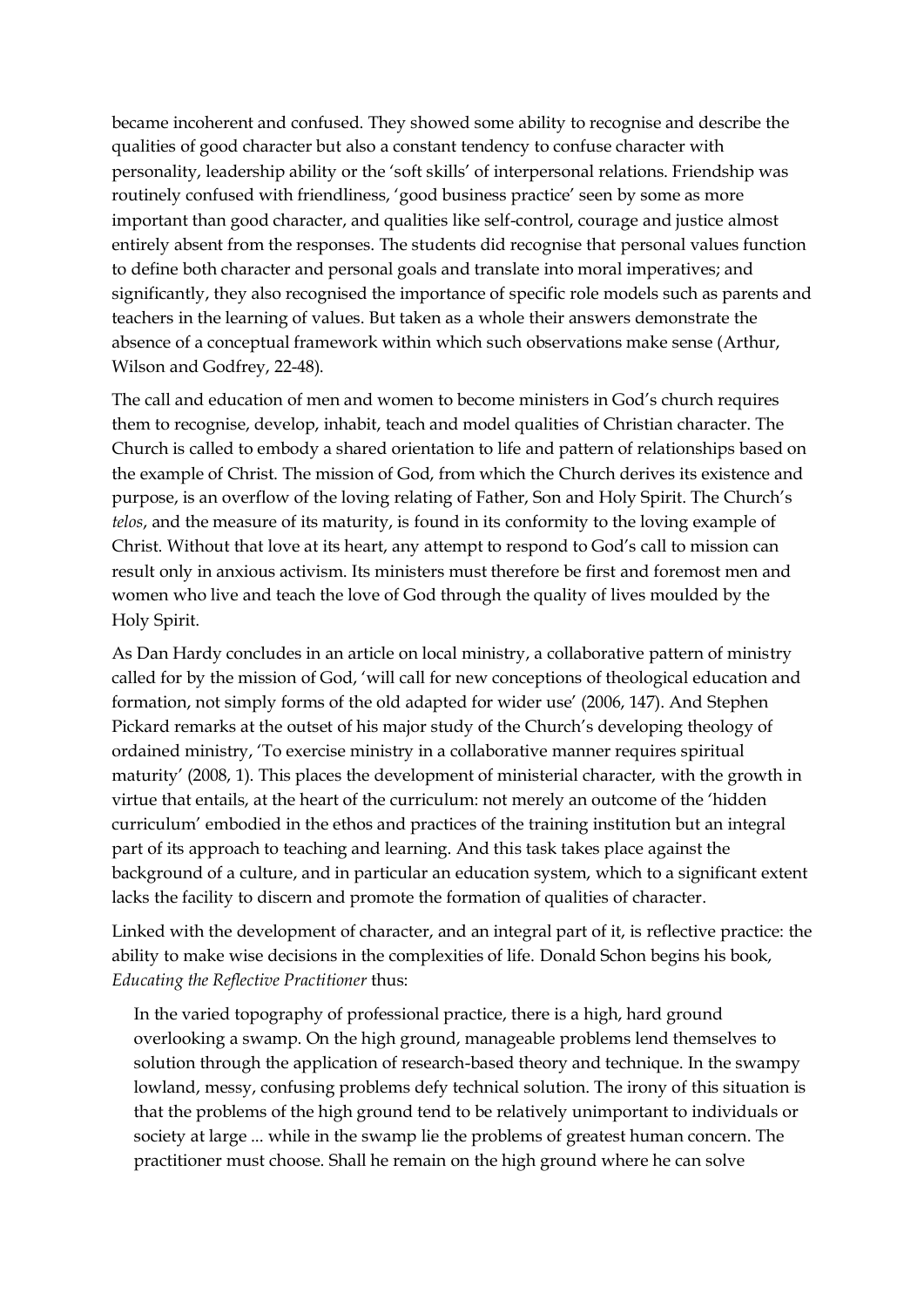relatively unimportant problems according to prevailing standards of rigor, or shall he descend to the swamp of important problems and non-rigorous enquiry? (1987, 3)

Implicit in this quotation is a contrast between the world of higher education, in which problem-solving proceeds according to explicit criteria as students are taught to master the conventions of a given discipline, and that of 'real life' where situations are rarely so clearcut. Implicit also is the question of how to bridge the gap: how to make the rigorous learning of the high ground relevant and accessible in the swamp of messy but important problems.

One response is to attempt to tidy up the messiness of daily life. Joseph Dunne (2011, 15-17) deplores the tendency to organise and regulate even people-centred practices such as nursing and social work according to the dictates of 'technical rationality'. According to Dunne, this involves the 'disembedding of the knowledge implicit in the skilful performance of characteristic tasks' in order to abstract what is essential and encapsulate it in generalizable and explicit formulae. Little value and no trust are placed in the practitioner's acquired tacit understanding of her task and role. In any given situation she has nothing to do but to apply the appropriate formula without the need for any discernment or insight specific to the particulars of the situation. Control, efficiency and accountability seem to be assured by eliminating the requirement of discretion or judgement. 'The ideal,' concludes Dunne, is a '"practitioner-proof" mode of practice.'

Chaplains in the health service may recognise in this description overtones of the scenario in which they are continually required to justify their place in the organisation according to criteria that bear little or no relationship to the human situations they encounter on a day to day basis. It is relatively easy to discern in the drive for 'technical rationality' a deep social malaise: a flight from person to person interaction and mutual responsibility sustained by ruthless suppression of the very criteria of judgement that would enable those involved to recognise the situation in this way. The point Dunne makes, however, is that this approach to practice is premised on a specific understanding of *knowledge itself*: only the disembedded and the rational is allowed to count as 'knowledge' and the legitimacy of situation specific judgement is denied. Theological educators can at least be expected to recognise and seek to avoid this malaise. But there arises a deeper question equally relevant to ministry as to any people-centred practice: how to grasp the *kind of knowledge* that equips and sustains the genuinely reflective practitioner. And, following from this, what kind of knowledge is embodied in the virtues of Christian character that uphold the practice of ministry and how does the teaching-learning process contribute to the development of this knowledge?

As an alternative to technical rationality Dunne offers the Aristotelian concept of *phronesis* as the foundation of a distinctive 'professional wisdom' (2011, 17-25). According to Aristotle *phronesis* is a third kind of knowing alongside *episteme*, that is objective or 'scientific' knowledge, and *techne*, skill or craft knowledge. In our culture, the idea of *phronesis* is unfamiliar and difficult to grasp. In contrast to the other two ways of knowing, it has not spawned related English terms, like 'technical' or 'epistemological'. The word *phronesis* itself resists a precise rendering into English and has been translated variously as practical wisdom, prudence and intelligence (Briers and Ralphs 2009, 480).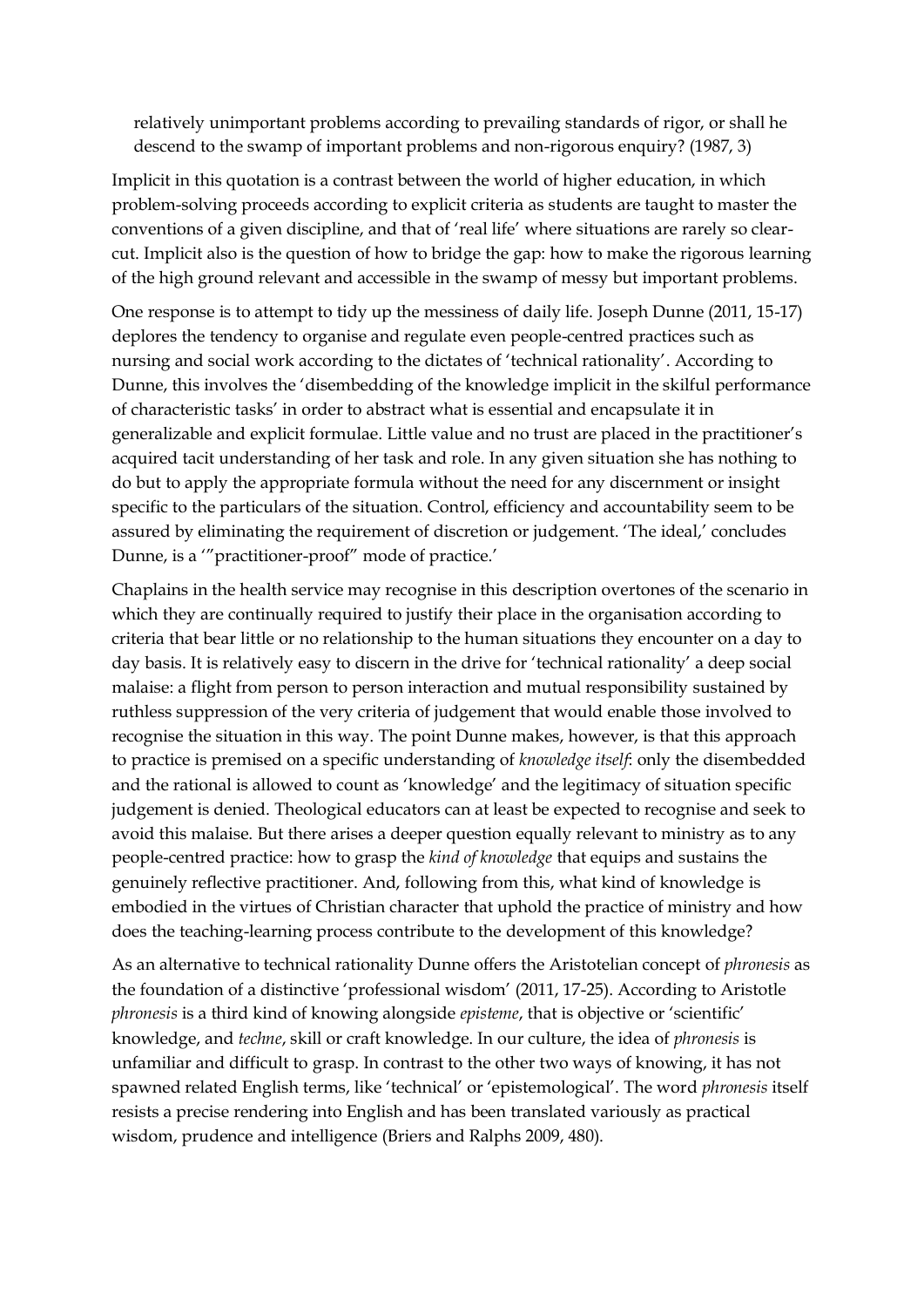But even without being able to define it precisely, for many of those writing in the field of professional education the concept of *phronesis* seems to point to a vital and elusive quality of the competent practitioner. *Phronesis* seems to include both an intellectual and an ethical component. In the context of leadership John Adair sums it up as 'intelligence' + 'experience' + 'goodness' (Adair 2005, 54-5). For Hans-Georg Gadamer it is an intellectual virtue but at the same time more than intellectual. It is linked to the *sensus communis,* the wisdom held corporately in society often simply called 'common sense'. It is orientated to a life that reflects the values of a given community (1985, 22).

Something that appears to define the concept more closely is the dynamic and flexible relationship in *phronesis* between the general and the particular such that neither predominates. 'Practical wisdom' includes the ability to intuit the relationship between the features of a particular situation and a general rule and then to respond flexibly in the light of the rule but as the situation demands. It begins to look like a set of rules, acquired on the basis of experience, for the way general rules are to be applied. In the words of Joseph Dunne, 'To be practically wise or a person of good judgement is to be able to recognise situations, cases or problems as perhaps standard or typical – that is to say, of a type that has been met previously and for which there is already an established and well-rehearsed rule, recipe or formula – or as deviating from the standard and conventional, and in either case, to be capable of dealing with them adequately and appropriately' (2011, 17). Briers and Ralphs quote Richard Bernstein as follows: '*Phronesis* is a form of reasoning and knowledge that involves a distinctive mediation between the universal and the particular. This mediation is not accomplished by any appeal to technical rules or method … or by the subsumption of a pregiven determinate universal to a particular case. The 'intellectual virtue' of *phronesis* is a form of reasoning yielding a type of ethical know-how in which what is universal and what is particular are co-determined'(2009, 481). Here an explicit link is made between the capacity to exercise sound judgement in the messy but important human situations encountered in Schon's 'swamp' and 'a type of ethical know-how', which we may be justified in connecting with the exercise of good character. And Dunne is one of a number of writers who recognise the relevance of virtue ethics to the concept of professional wisdom. In fact, for some 'professional wisdom' comes close to being a virtue ethic for a given field of practice (Vokey and Kerr 2011; Campbell 2011; Carr 2011).

As long ago as 1987 the influential report, *Education for the Church's Ministry,* referred to Edward Farley's recovery of the ancient meaning of 'theology' as *habitus*, a 'cognitive disposition and orientation of the soul'; 'a *practical,* not theoretical, habit having the primary character of wisdom' (1983, 35). The report proposed that the goal of ministerial education be seen as the acquisition of 'the wisdom and godly habit of life which are engendered by God's self-presentation in the world and by his grace in the Christian' along with the understanding of 'how they are to be exercised in and through the corporate ministry of the Church of England and for the world' (1987, 46). It continues: 'Theological education should therefore seek to form the ordinand in this wisdom and godly habit of life as a virtue bestowed by the grace of God' (1987, 47). More recently the Hind report asked that the Church of England's training institutions seek to enable their students to appropriate theology as 'inhabited wisdom' and calls this a 'guiding principle' of ministerial education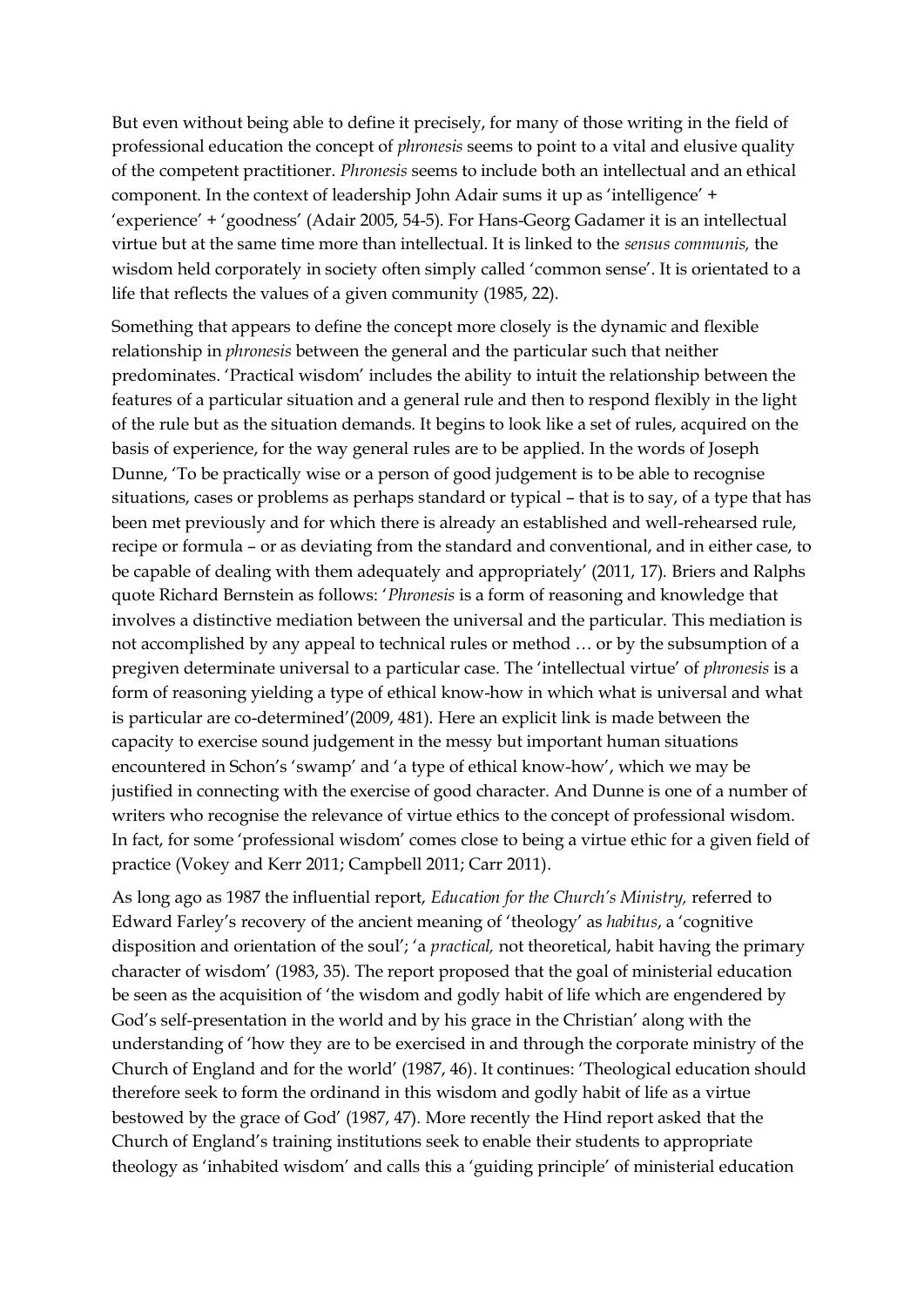(2003,45) The Church's expectations for its ordinands are therefore completely in line with an approach to professional education which sees the heart of training as the acquisition of a certain *type* of knowing: practical rather than simply theoretical, value-based, arising from consistent ethical qualities while remaining responsive to the specifics of situations. Theology as *habitus* constitutes a virtue ethic specific to Christian discipleship and ministry.

Rowan Williams catches something of what this might mean in these words: 'A theologically educated person is someone who has acquired the skill of reading and interpreting the world in the context and framework of Christian belief and Christian worship ... not someone who simply knows a great deal about the Bible or history of doctrine but somebody who is able to engage in some quite risky and innovative interpretation and ... to recognize holy lives' (2004). Significantly, the Archbishop describes the type of knowing required of the minister as a 'skill', not so much something to be stored as to be used. The skill consists of interpretation: this type of knowing is not so much a 'knowing about' as a knowing *through*. It is the skill of deploying a previously acquired framework of understanding so as to recognize the significant and important in a given situation and discern how best to respond. As Dunne puts it, 'Professional wisdom brings an attunement to the fabric of a particular field of practice – a tutored attunement … that enables good practitioners intuitively, perhaps even effortlessly, to home in on what is salient and needful' (2011, 24). And finally, Williams sees one outcome of this way of knowing as being the ability to 'discern holy lives', to recognize qualities of character embodied in the practice of others, which brings us back full circle to the way in which the students in the Birmingham study learned what they knew of good character – from significant others.

But is this type of knowing, practical, hermeneutical and value based, some distinct and mysterious mode of knowing entirely different from the more familiar 'standard' approaches to knowledge pursued in schools and universities? Does it therefore lie outside the capacity of a training institution to plan its methods of teaching and learning with theological *habitus* as its goal? On the contrary: what I hope to show, by drawing on my own research (2004), is that in fact *all* knowing is a 'knowing through'; all knowing is practical; all knowing is hermeneutical; all knowing incorporates values; and all learning takes place within communities of practice and embodies the shared goals of those communities. The pursuit of knowledge as *episteme*, detached, objective and aimed at control, and with it the exaltation of technical rationality, serves only to obscure this essential truth. In fact, *episteme* is an abstraction from practical, situated knowing, as technical rationality consists of the disembedding of standard practices from their location in interpersonal exchange. The rigour of Schon's 'high, hard ground' serves the useful purpose of introducing students to specific ways of thinking and honing a limited range of cognitive skills, but in order to be fruitful it must be 're-embedded' as a component of *phronesis,* which is practical, corporate, value-laden and consists largely of tacit expertise.

#### **The way we know things**

Just after World War II Jerome Bruner and Leo Postman recruited 28 students from Harvard and Radcliffe Universities for an experiment in perception (1949). The experiment made use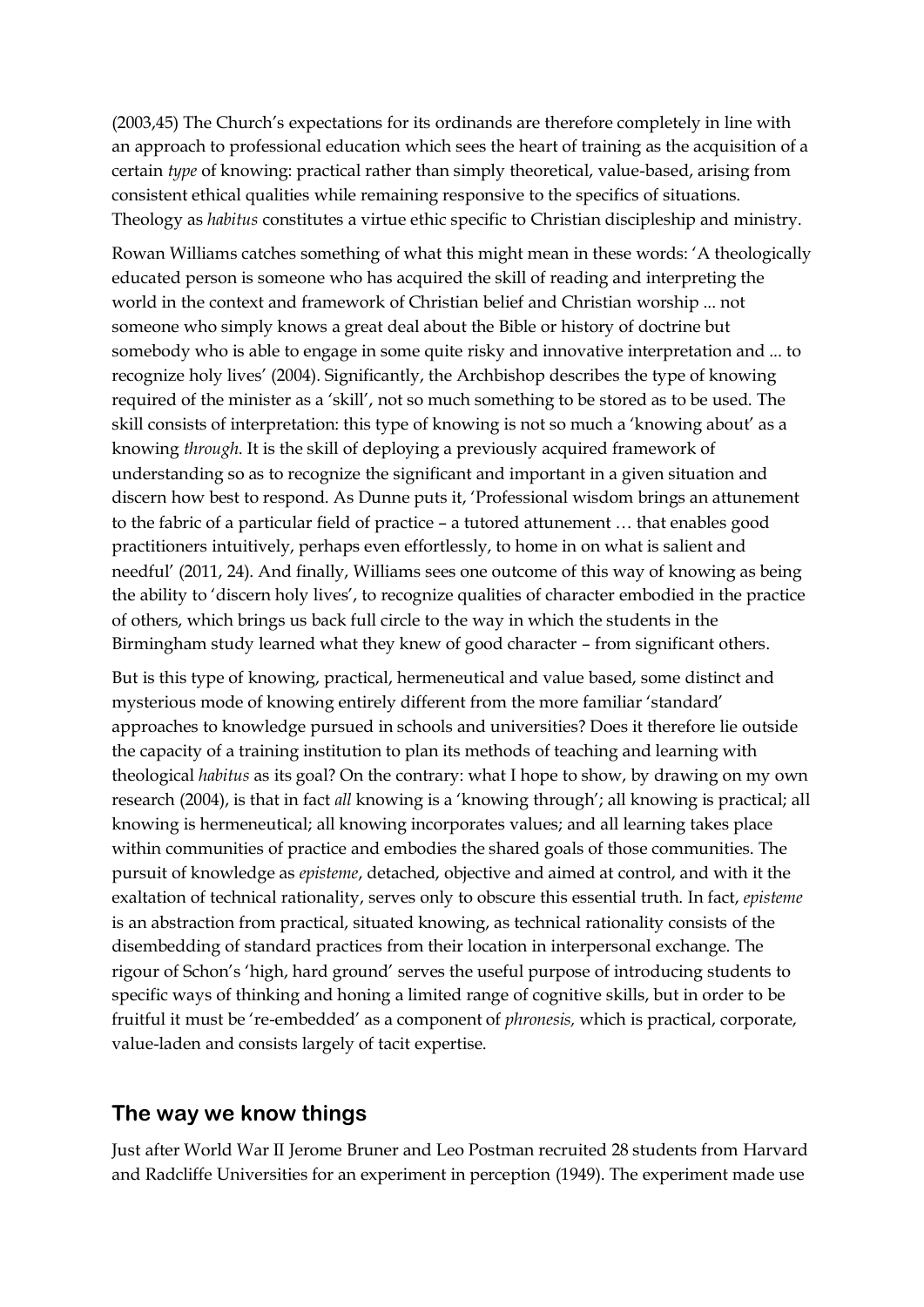of a piece of equipment called a tachistoscope, capable of projecting an image for small fractions of a second. The images used were ordinary playing cards and students were exposed to these several times in flashes of gradually increasing duration until they recognized the card. Among the cards Bruner and Postman had included some 'trick' cards, such as a black 3 of hearts or red 6 of spades. Unsurprisingly, it took the students much longer – that is more exposures of longer duration – to recognize these cards for what they were.

Most interesting, however, were the various ways the students tried to make sense of the anomalous cards. Some displayed a 'dominance' reaction, confidently identifying the card by one of its features and ignoring the other. So a red 6 of spades might be identified as 'the 6 of spades' or 'the 6 of hearts' depending on whether the students responded to shape or colour. Another type of failure was the compromise reaction. Students would say the card looked purple, or brown, or had black shapes on a reddish card. Some experienced disruption: complete failure to recognize the card. One even declared he had forgotten what playing cards looked like. Finally there occurred what Bruner and Postman called the 'My God!' reaction, when students suddenly recognized the trick card for what it really was. Unsurprisingly, once this took place, they were much quicker at recognizing subsequent anomalous cards.

The playing card experiment is just one of many that demonstrate the influence of prior learning on perception. It is not difficult to see what was happening to the students. They all came to the experiment with a well-developed expectation for what playing cards look like based on previous experience. To use the term developed in cognitive science in the 1970s, they had a 'schema' for playing cards. This schema enabled them to recognize ordinary cards extremely quickly and with no difficulty. But it also actively hindered them from recognizing the unusual cards, which did not fall within their established expectations. In some cases their perceptions were governed by the schema, in others the schema was disrupted by the anomalous data presented to their senses. But in the end the schema proved capable of modification in response to experience and, once modified, the resulting, more adequate schema allowed them to cope with the experimental conditions.

It is also not too difficult to see that what the schema enabled was a skilful performance. The students' knowledge of playing cards did not take the form simply of a store of information waiting to be referred to. It formed an active expectation capable of both directing and responding to perception. And significantly, the boundaries of their playing-card schemas appeared to be 'fuzzy' rather than rigid. Although primed to expect playing-cards, their knowledge enabled them to respond not only to playing cards but also to playing card-like objects.

The word schema was first used by Sir Frederic Bartlett in his ground-breaking study, *Remembering,* published in 1932. Bartlett's work on memory demonstrates all the same features as Bruner and Postman's on perception, namely that memory is responsive to expectation. A picture of a notice by a gate with writing too small to decipher was nevertheless positively remembered as saying 'Trespassers Will be Prosecuted'. A pattern of lines labelled 'An Airoplaxe' was remembered as 'An Aeroplane' by all except the one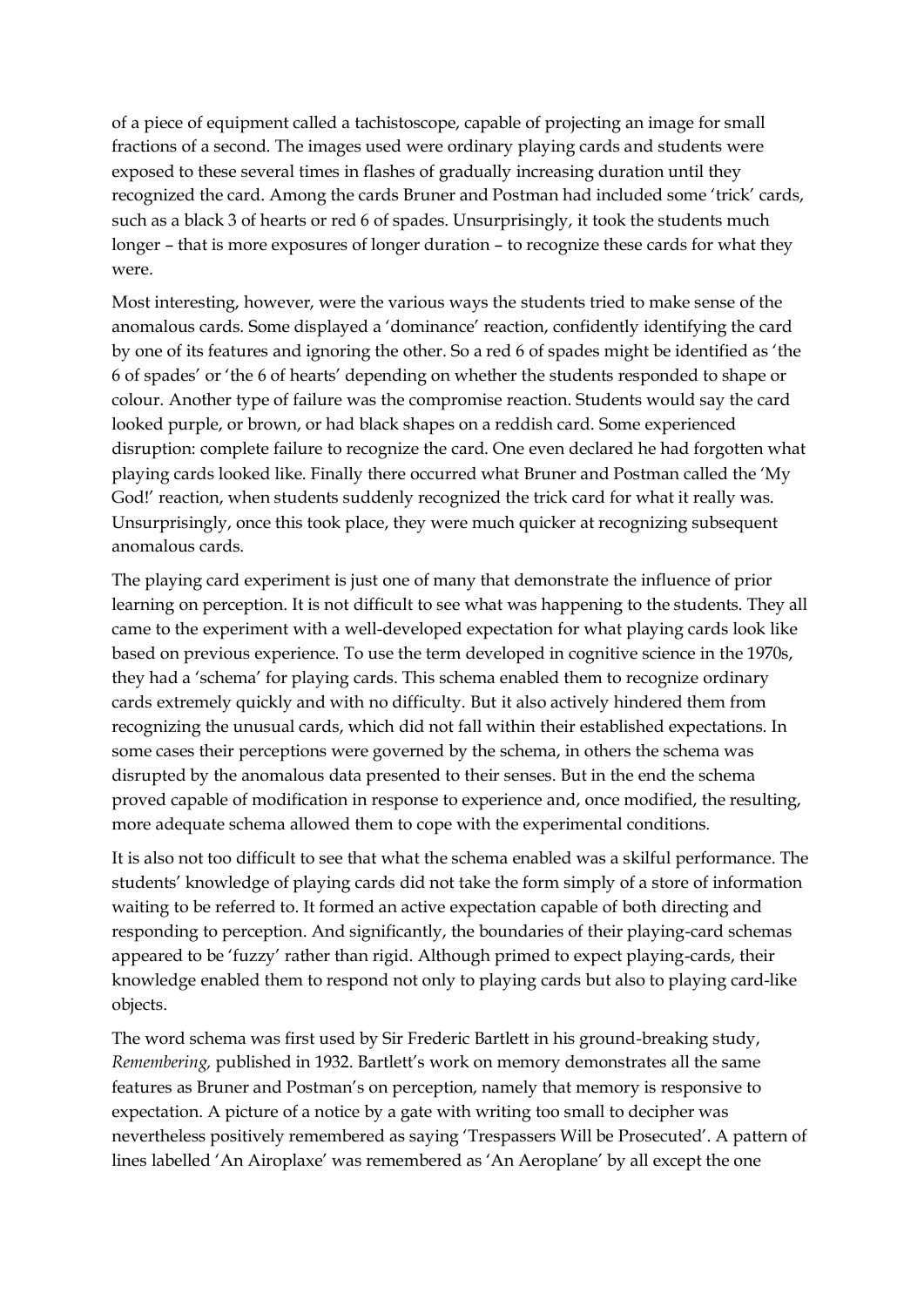subject for whom the lines had not suggested the shape of an aeroplane. 'A great amount of what is said to be perceived,' Bartlett concluded, 'is in fact inferred' (1932, 33). Even more important, he concluded that in all perception there is an 'effort after meaning': that perception is a purposeful activity in which we are constantly locating ourselves in our surroundings by searching for meaning.

Our schemas, whether for playing cards, notices or aeroplanes, form sections of our 'tacit knowledge', the stored knowledge based on previous experience, which we use to interpret the present. Together they form a 'model' or picture of the world 'in our heads', which we are constantly comparing with the 'real' world of experience. But the way knowledge is organized 'in our heads' is not like the 'explicit' knowledge we can describe and give an account of in speech and writing. Tacit knowledge is not like an encyclopaedia sitting on a shelf or on the memory drive of our computers, passively waiting to be accessed. It is 'actively organised' to create a flexible set of expectations giving us a 'readiness to respond'. In other words, we are automatically geared to learn: we need and want to make sense of our surroundings and learning is a constant process of interpretation and reinterpretation of all we experience. Whereas 'explicit knowledge' consists of a more or less static 'knowing about', a snap-shot of a particular moment in the learning process, tacit knowledge is an active and continually updated 'knowing through': the deployment of existing knowledge to present experience (Anderson 1995; Bruner 1951; Bruning, Shraw and Ronning 1995; Fishbein and Ajzen 1975; Minsky 1975; Neisser 1976; Norman, Gentner and Stevens 1976; Rumelhart and Ortony 1977; Rumelhart and Norman 1978).

If we ask what tacit knowledge is like – exactly how the knowledge in our heads is organized – the closest we can get is that it is like patterns. Among the best illustrations of this feature is an experiment by Chase and Simon (1973) using chess problems. In their first trial they presented a series of chess games, all in mid-game, to chess masters, experienced players below the rank of master, and beginners, asking each to reconstruct the games from memory. The masters were twice as good at reconstructing the games as the experienced players who, in their turn, were twice as good as the beginners. In the second trial they presented a series of meaningless arrangements of the pieces. This time the masters were actually *worse* at reconstructing the games than either of the other two groups. Chase and Simon suggested that expertise in chess consists in the ability to store and name the various configurations of pieces thrown up in the course of a typical game along with a flexible repertoire of responses to each standard situation. At least two significant implications follow. First, tacit knowledge does not consist of concepts or propositions: these, although figuring prominently in 'explicit' knowledge, the way knowledge is described and codified, are not of the essence of tacit knowledge.1And second, we are back in the territory of the people-oriented professions, in which expert practitioners recognize both standard situations and deviations from them and are able to respond flexibly to the particulars of

<u>.</u>

<sup>1</sup> This is recognised by Kant in his *Critique of Pure Reason.* According to Kant, the application of concepts to experience requires the use of 'schemas' which can themselves be neither concepts nor images but which mediate between images and concepts. In other words, their function is to mediate between the general and the particular. 'This schematism of our understanding, in its application to appearances and their mere form,' he wrote, 'is an art concealed in the depths of the human soul, whose real modes of activity nature is hardly likely ever to allow us to discover.' (1929, 182-3)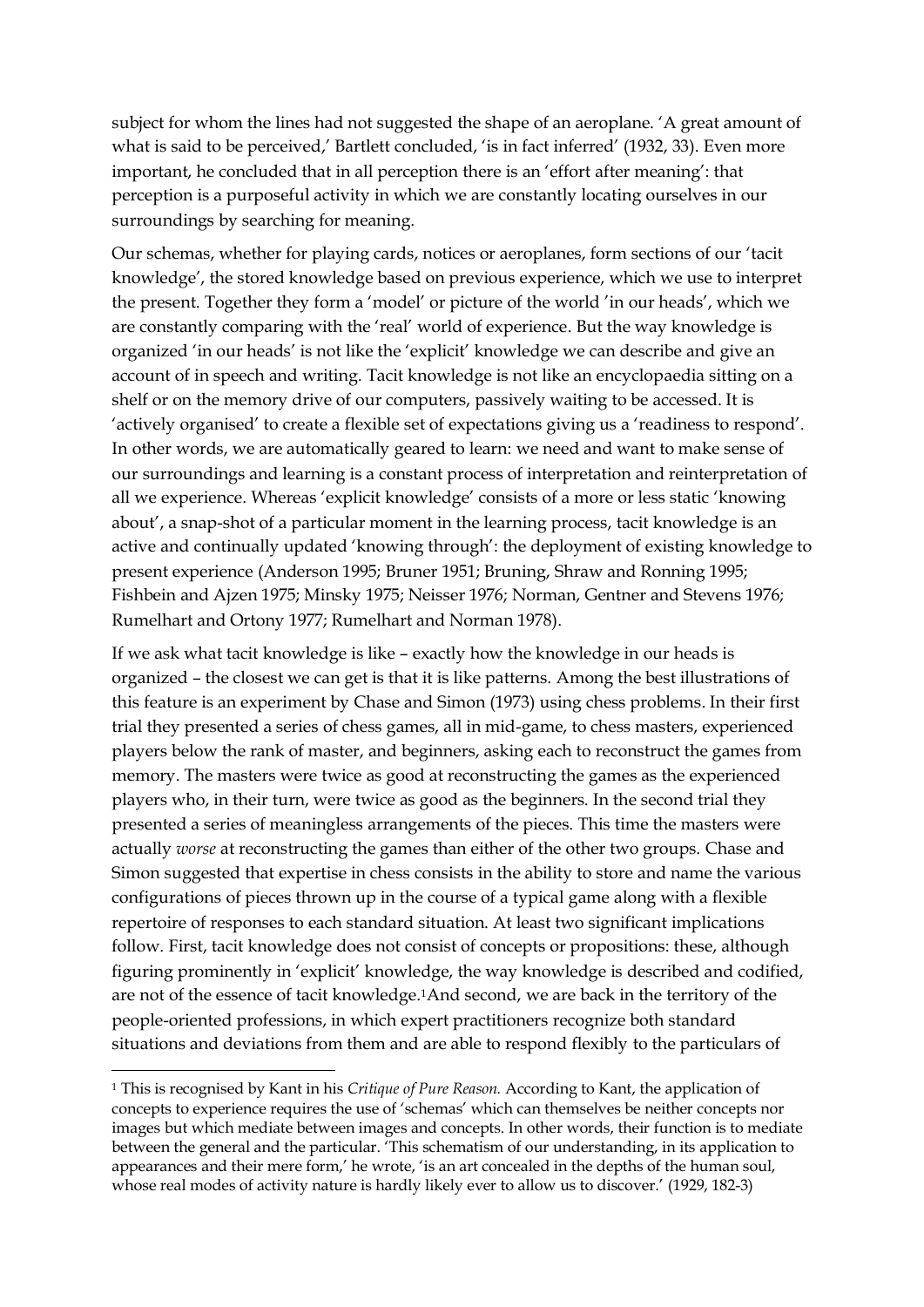each given situation. Whether in the case of chess, medical diagnosis, responding to a class of students or conducting a funeral, the relevant schemas of tacit knowledge attune the practitioner to the situation, uniting the general and the particular and enabling intelligent flexible response.

Thomas Kuhn suggests that the relationship between schemas, each consisting of a configuration of standard patterns, is one of likeness or analogy.<sup>2</sup> He discovered that physics students were able to progress from one standard problem to another by perceiving a likeness between problems new to them and familiar problems they had already learned how to solve (1969, 189). He went on to suggest that progress in science takes place as researchers recognize the likenesses between the new situation they are investigating for the first time and related situations already covered by existing theory. Major developments in science take place when the scientific community learns to see situations in entirely new ways, which prove more adequate to the known experimental data. This is his theory of 'paradigm change' in which a paradigm consists of a pattern or model for interpreting a given area of experience. He further theorized that the paradigm shared by a particular scientific community consists in fact of a set of standard examples, which he labelled 'exemplars' (1974). These exemplars suggest how the scientists might interpret the particular sets of data with which they are working. In other words, as in Dunne's account of *phronesis*, a scientific paradigm attunes the scientists to what is salient in a given situation and suggests the most profitable avenues for further research.

Using a schema to interpret a situation is, then, the selection of a pattern that seems to fit the situation. For most of our experience this is a lightning-quick, subconscious but intelligent performance allowing us to make sense of and respond flexibly to the situations we encounter day by day. In some cases, however, the selection of an appropriate schema is more problematic. These include all new learning, where the student often has to be guided to find the right analogy in his experience, whether the meaning of a passage of Scripture, the doctrine of the church, the way to conduct a piece of liturgy or the best approach to a bereaved family. Interpersonal situations in particular throw up potential problems through the selection of inappropriate schemas. One of the recognized barriers to adult education is the student's previous experience of school, either because it predisposes them to expect a particular style of teaching and learning or because the new situation brings back unpleasant recollections of the former, similar one: perhaps of failure and humiliation. Similarly with the experience of going to church: many people will look back on experiences of isolation and uncertainty which make them reluctant to engage again. And while some people approach new situations expecting success and acceptance, others fear failure and rejection. Knowing how to select the most appropriate schema for a given situation and how to work with it is a key element in the skill of the reflective practitioner.

So how are schemas selected – and how can the educator guide the student in the selection of appropriate schemas that promote new learning? They are selected by analogy, by the perception of similarity between one situation and another. And this provokes the key

-

<sup>2</sup> The idea that the 'logic of discovery' might be analogical in character had already been suggested by Norbert Russell Hanson in 1959 (see Hanson 1961).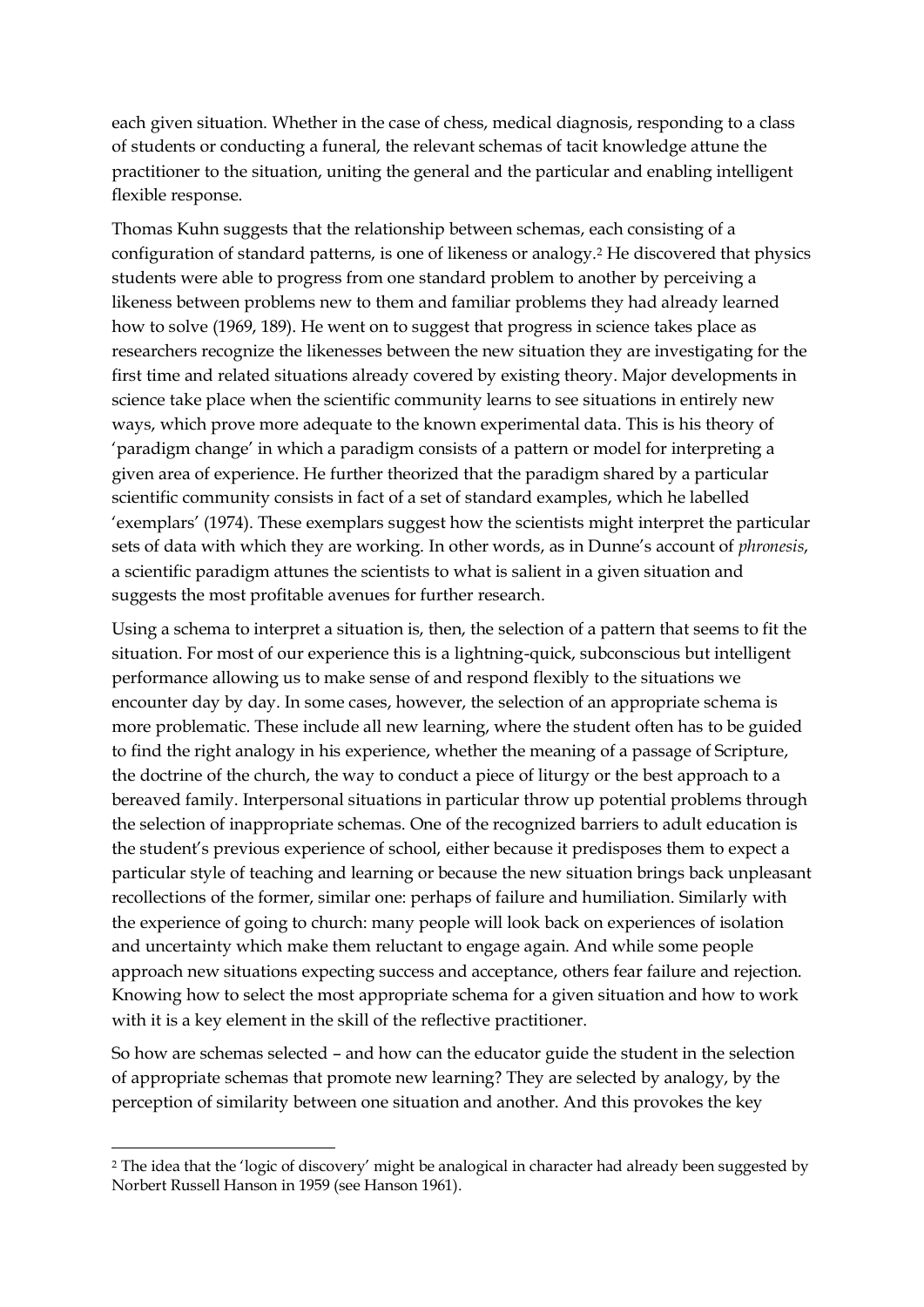question: similar in respect to what? What is it that influences the mind, whether consciously or unconsciously, in the perception of similarity between present situations and previous experience? And in what form do we find the 'rules for the deployment of rules' necessary for the formation of situation-specific judgements? Here the answer suggested by research takes us into the field of affect and value: it is 'salience'. We choose between schemas on the basis of what we judge to be most important. It is possible to illustrate this from several fields of research.

The Sudoku puzzles presented for entertainment in many newspapers commonly use numbers. But each puzzle would work equally well if it were to be solved using letters, shapes or colours – and books of Sudoku puzzles are available using musical notes. This distinction between the logical form of a problem and the symbols used in solving it was the basis of the work done by Richard Odom and his fellow-workers in the 1970s on 'perceptual salience'. First testing children to find out which of a range of variables, such as colour, shape, letters and numbers, they responded to most readily, he then set them logically identical puzzles using the full range of variables and found that children consistently did better in the tests when they were using the variables that were more salient for them. Odom even devised a problem that most adults get wrong while most children get right because it contains a sentence that signals that it is to be solved on the basis of probability – something that is salient for most adults, who understand and are familiar with it, but much less so for children. In the problem using probability gives the wrong answer, thus catching most of the adults out! (Odom and Guzman 1970; Odom and Corbin 1973; Odom, Astor and Cunningham 1975; Odom, Cunningham and Astor 1975)

Experiments on 'selective attention' show that we are capable of filtering out most of the conversation in a noisy room in order to devote attention to the person we are actually conversing with. But as soon as someone mentions something important to us – perhaps our name or that of our favourite football team – our attention is diverted. Not only does this show that we are, in fact, hearing but ignoring almost all of the extraneous conversation, it also suggests something much more important: that our perception is guided by judgements of importance. The schemas of our tacit knowledge, through which we are actively and continually searching our surroundings, include judgements of subjective value (Moray and Fitter 1973; Neisser 1976, 79-80; Barber and Legge 1976, 77-90).

A third illustration is the way in which the behaviour predicted by cognitive dissonance theory mirrors Aristotle's description of practical reasoning. McIntyre discerns four essential elements in Aristotle's approach: the agent's wants and goals, which form the context for his reasoning; a major premise in the form that something is a practical good; a minor premise asserting that a particular pattern of behaviour contributes to the good; and the resulting action (1985, 161-2). Cognitive dissonance theory asserts that human beings experience a drive to reduce dissonance by aligning their actions with their perceptions of value. The perceptions, 'I am a smoker,' (minor premise) and 'Smoking is damaging to health,' (major premise) cause dissonance if the context takes the form of a perception, 'I am a rational person who desires to maximise my health.' In such a situation there is a wide variety of ways by which a person might construct the situation subjectively in order to reduce the dissonance inherent in a straightforward application of practical reasoning. They might give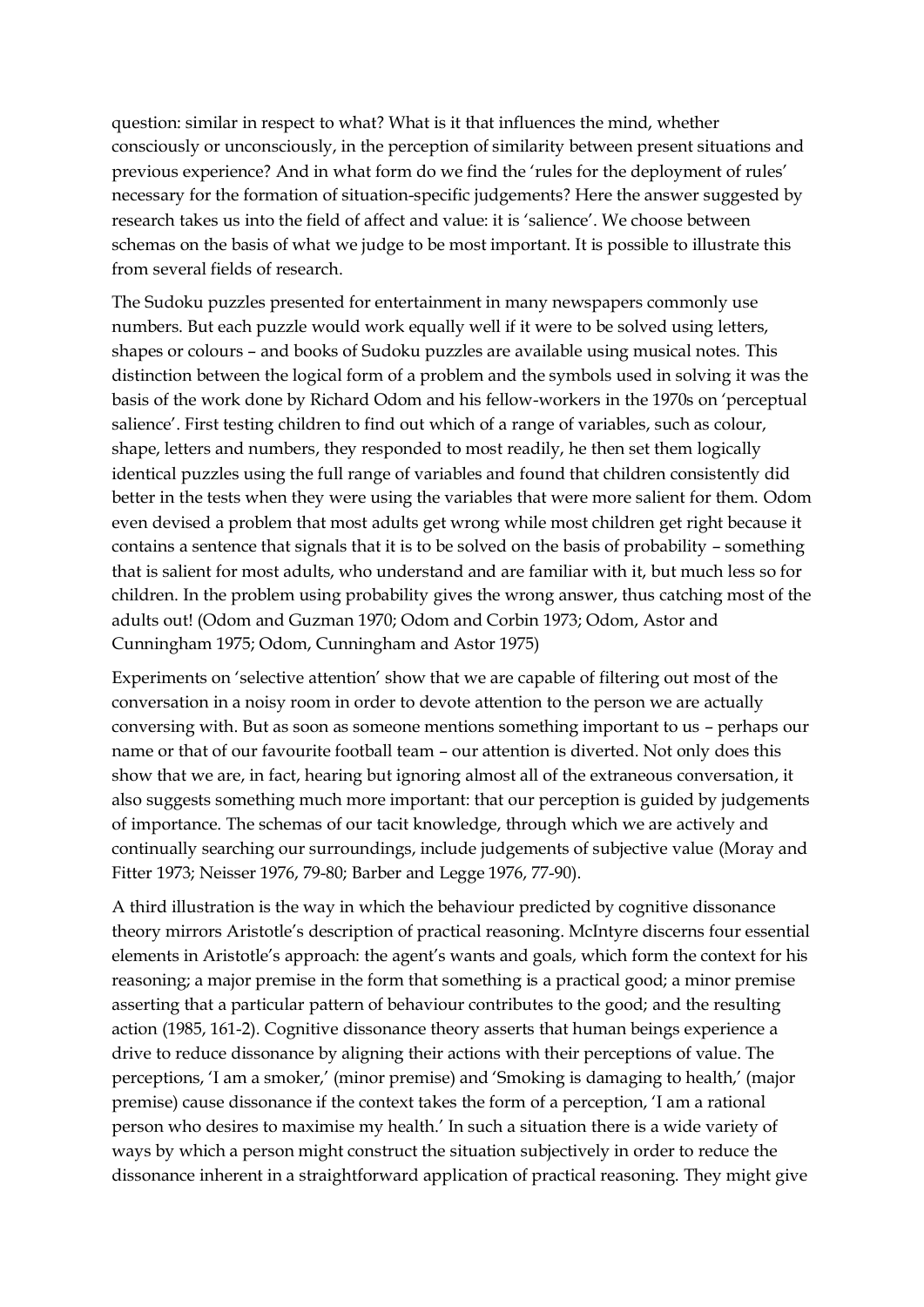up smoking (thus removing the minor premise) or take steps to minimise the subjective importance of the major premise, such as by convincing themselves of the lack of reliability of the scientific evidence or by ignoring the research as far as possible. Or they might incorporate into their perception of the context a group of friends and colleagues who also smoke, suggesting that such behaviour really is rational, or by giving high value to the right of the individual to make choices about their own life. All these perceptions take the form of tacit knowledge expressed in schemas (Festinger 1957; Greenwald and Ronis 1978; Aronson 1999).

Since values are part and parcel of the way we perceive, construct and interpret the world character is integral to the way we know things. First, character is the outcome of experience: the way in which our prior learning is encoded in schemas which involve judgements of relative value about situations we have encountered in the past. And second, character is expressed in a disposition to interpret and respond to the world in a certain way. Thus reflective practice is an expression of character and a suite of curricula aimed at the formation of reflective practitioners implies methods of teaching, learning and assessment that take account of and include judgements about qualities of character.

And finally, practical wisdom, as we saw in an earlier section, is an expression of the values held in common by a particular community so it is hardly surprising that research clearly shows that we learn *together* in communities of practice, be they in the family, school, University or workplace. Even the natural world is culturally defined: we learn to recognise trees, birds, houses and cars from other people. Eskimos, it is said, have 15 different words for snow and can tell the difference between each type, whereas those of us in less snowy climates make do with 'snow'. And if even the natural world is culturally constructed how much more is this true of the interpersonal, social world, which does not involve an independently existing physical reality? Thus in Britain attitudes to authority have changed appreciably over the past 50 years or so with the result that there are now significant generational difference between those who learned attitudes to authority in the 1950s and those who grew up in the 1960s, 1970s and subsequent periods, while the country as a whole has also changed as the attitudes of younger people have spread unevenly down the generations.

People convey the way they think and feel in manifold ways through gesture, phraseology and tone of voice and most people have the facility for picking up and accurately interpreting these signals. Thus attitudes and constellations of value are effectively passed on from generation to generation in families and conveyed through the 'hidden curriculum' or shared mores of institutions such as workplaces, churches, colleges and courses. Our default method of learning is to pick up schemas or ways of thinking from others through interpretation of their speech and behaviour. We also learn from one another in formal situations, students picking up from their teachers or supervisors ways of understanding subjects and situations. Soviet psychologist of learning Lev Vygotsky (1962; 1978) coined the term 'zone of proximal development' as a way of describing one person's readiness to learn from another. Following Vygotsky's lead, experiments by James Wertsch (1979) and his colleagues have demonstrated the way in which schemas of understanding are passed on from person to person in the zone of proximal development. Outside this zone in one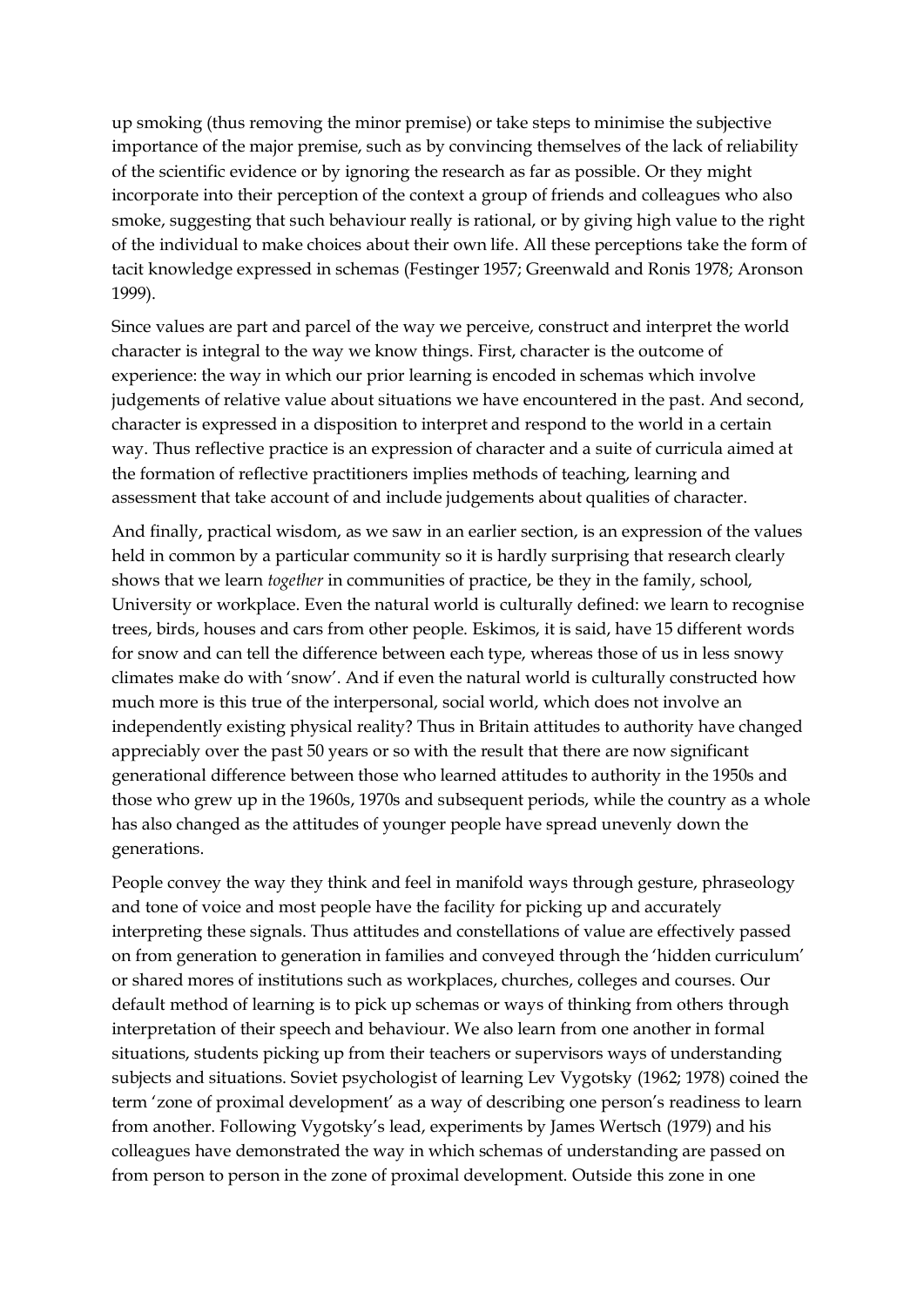direction lies the area in which we are quite capable of learning unaided. In the other lie the concepts and experience we are unlikely to be able to learn at all since the present state of our knowledge does not contain the schemas we would require to make sense of the new experience. Between these two lies an area where we are capable of learning as long as someone else comes alongside to help, providing 'scaffolding' to enable us to grow in our understanding. According to this way of portraying the learning situation all effective formal learning takes place in the zone of proximal development. It involves the teacher, as a facilitator of learning, becoming aware of the prior understanding of the students and structuring the learning in such a way as to enable them to incorporate the new concept into the existing structure of their understanding.

Recognition of an inescapably corporate element in learning and knowing suggests that in any given situation the most important knowledge is not the possession of an individual but the shared tacit knowledge of the community. This suggests that the tendency of higher education to focus exclusively on individual learning may, in fact, be counterproductive: not only does it omit reference to the tacit knowledge held in common by the community but may actually desensitise practitioners to its existence. In contrast, the judgement exercised by the reflective practitioner in response to the complex and important problems of everyday life depends on and needs to take account of the shared construction of the situation by all those involved. As Etienne Wenger writes, 'Our knowledge is always too big, too rich, too ancient and too connected for us to be the source of it individually' (1998, 141). The skill of the practitioner will be to inhabit this shared construction; to bring it to consciousness for all those others involved; to analyse and reflect on this shared construction, calling on the shared wisdom of the group; and to propose appropriate actions or ways of re-constructing the situation more fruitfully. In this process the reflexivity of the practitioner, her ability to listen with appropriate empathy and humility, to challenge or propose potential courses of action, her grasp of the human values inherent in the situation and her ability to instantiate these in the particulars of the problem, all involve wellintegrated, tried and tested qualities of character.

#### **Implications for Common Awards**

To educate for character and skilful reflective practice is, therefore, to educate for *tacit*  knowledge since tacit knowledge is operant knowledge, the knowledge *through which* we interpret the world and decide how to respond intelligently. As Rowan Williams expressed it, the goal of ministerial formation is not that students end up knowing a great deal 'about the Bible or history of doctrine' and able to reproduce this knowledge in essays. It is that they learn to interpret the world through the lens of Christian faith and respond habitually to situations in a way that expresses Christian character. To educate for character, however, is nothing more than to gear methods of teaching and learning to the ways in which people *actually learn* in informal as well as formal situations. In brief this can be summed up in three words: *reflection* on *experience* in *community*. These three constants, expressed through manifold methods of teaching, learning and assessment, enable the integration of all the new insights encountered during training with the existing learning expressed in tacit knowledge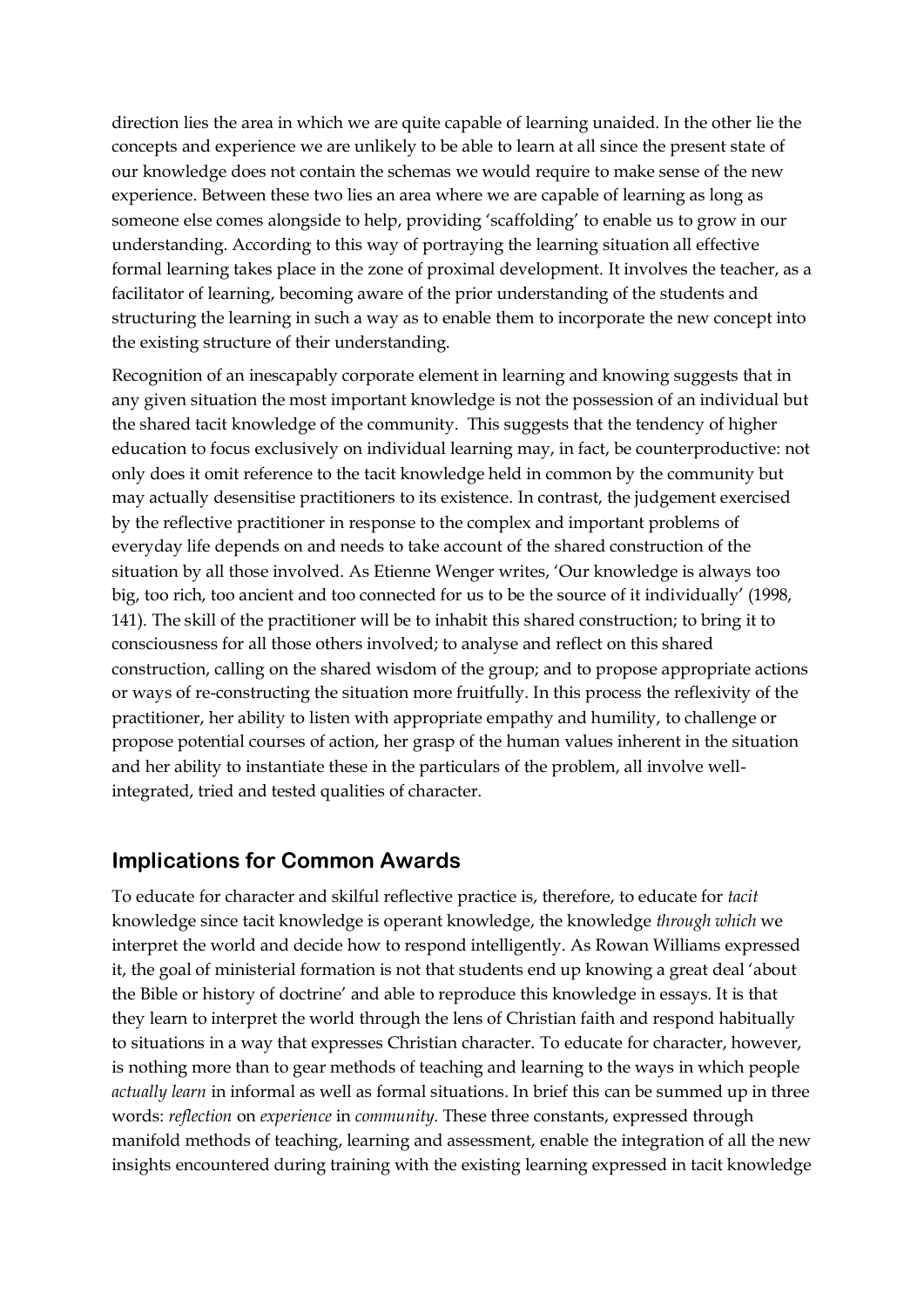in a way that pays full attention to the wisdom of the Christian community, past and present.

In the light of his study of the learning that takes place in communities of practice, Etienne Wenger draws an instructive comparison with the methods of teaching and learning typically employed in institutions of HE. 'If we believe,' he writes,

'that knowledge consists of pieces of information explicitly stored in the brain, then it makes sense to package this information in well-designed units, to assemble prospective recipients in a classroom where they are perfectly still and isolated from any distraction, and to deliver this information to them as succinctly and articulately as possible … But if we believe that knowledge stored in explicit ways is only a small part of knowing … then the traditional format does not look so productive. What does look promising are inventive ways of involving students in meaningful practices, of providing access to resources that enhance that participation … and of involving them in actions, discussion, and reflections that make a difference to the communities they value.'(1998, 9-10)

Wenger puts his finger on the weakness of the traditional academic approach to teaching: despite its much-vaunted pursuit of high standards it fails to examine that most basic of questions for any academic institution: what knowledge actually is. Wenger's definition of knowledge is 'competence with respect to valued enterprises': the skill of competent performance in one's chosen field (1998, 4). The explicit and rigorous knowledge of the academy may appear to fulfil this criterion: it is precisely what is required in the context of this highly valued enterprise. But this kind of knowledge, highly valued as it may be, is only a 'snap-shot', an abstraction from the real process of learning.

First, it is vital to take account of students' existing experience. No one comes to formation for ministry without a prior knowledge of Christian faith, the prior knowledge they are used to living out of and using to interpret the world of experience. In the words of Jeff Astley (2002) they already possess an 'ordinary theology', the theology of the person who lacks formal training. No one comes to ministerial formation needing to learn theology for the first time: the task is to help them refine the theology they already possess. A course on ecclesiology therefore needs to engage with students' existing experience and beliefs about the Church; a course on salvation with students' existing perceptions of what is wrong in the human condition and the solutions required. 'One of the most frustrating things in ordination training,' wrote Michael Williams after sixteen years' experience, 'is seeing students pass through a two or three year programme of studies where they enjoy the debate, relish new ideas, learn new skills, but after six months into ordained ministry they revert to the same set of beliefs and ministerial practices that they had on day one of the course.' (1996, 22) But this result is only too typical of courses where new ideas and new skills are taught without reference to students' previous experience or where they are not helped to integrate them into the existing tacit structure of their understanding. In each case 'formal' theology, the theology of the classroom, needs to become 'operant' or 'enacted theology': the theology ordinands actually practise in their lives. Otherwise, the structures of theology offered in the classroom form a schema of their own in tacit knowledge, unrelated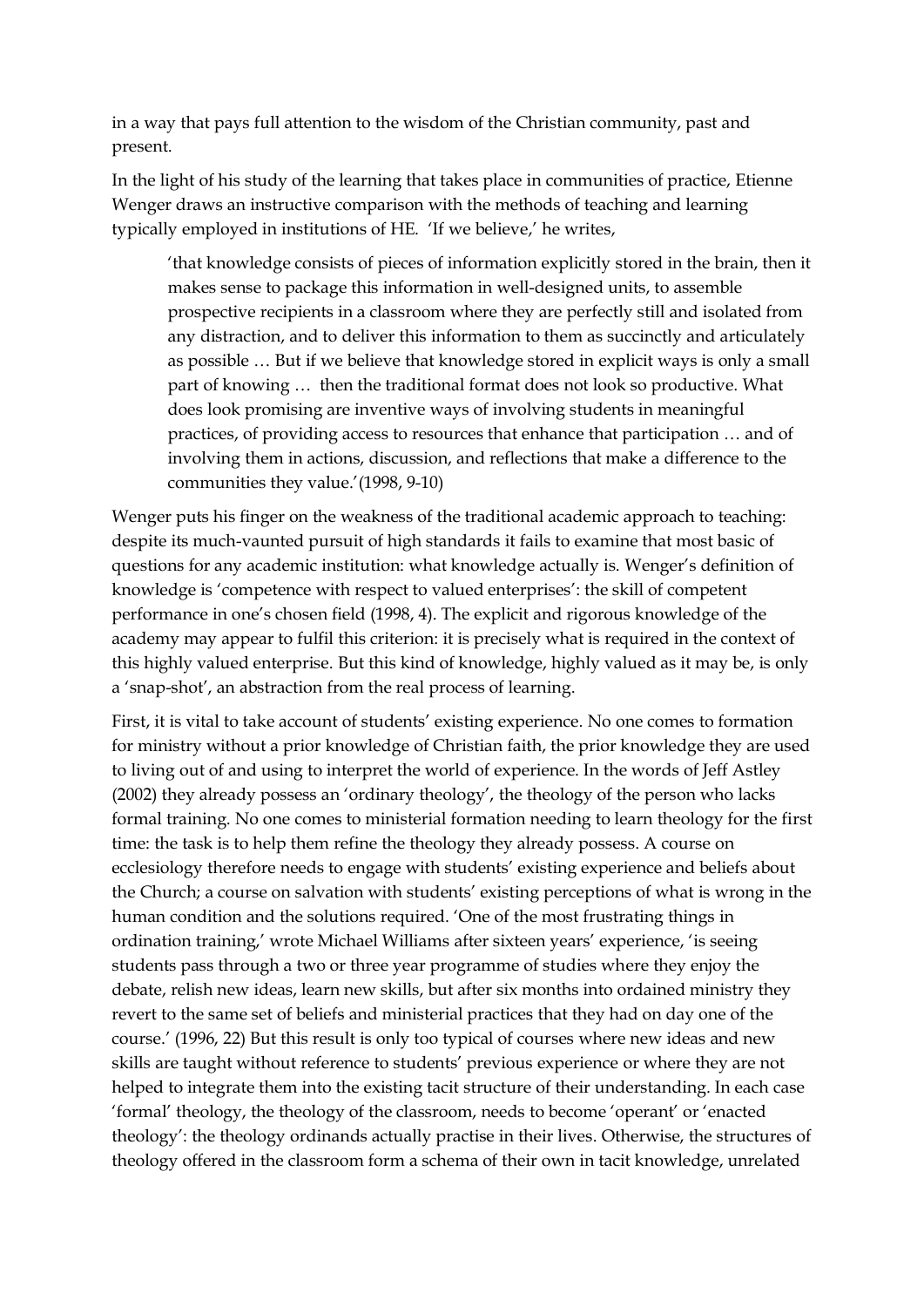to habitual practice. Each module, therefore, requires exercises, both formative and summative, requiring students to integrate new knowledge with past experience. Equally valuable is the 'summative reflection' required by some portfolio-based assessment, which requires students to place their learning in the context of their discipleship and ministry.

Another implication of the vital importance of engaging with existing experience is that learning takes time. The passing over of information with little time allowed for processing is barren and may even be counter-productive. This means a limit on the amount of new content likely to be fruitful. Courses rich in content may look impressive judged by the standards of the traditional academic approach but actually fail students for whom the goal is reflective practice. One aspect of the subject area thoroughly digested so that knowledge of it becomes a skill for interpreting and responding to the world may be more valuable than half a dozen sitting idly in a student's folder.

It is equally important that learning incorporates practice and the opportunity to reflect on practice. Role plays, case studies and simulations are far more effective at uncovering the value dimensions of any particular area of learning than are talks and discussions. Opportunities for students to do something, such as prepare or preach a sermon, present a seminar, visit a patient in hospital, plan and conduct a service, and then receive feedback from tutors and peers present by far the most productive learning activities. Even the chance to apply new learning by means of a classroom exercise may be a better use of time than lengthening the lecture to include more content. Formative and summative assessment need to include tasks requiring application and reflection such as the integrative elements suggested in the Proposal for Common Awards. And a portfolio approach in which students are asked to reflect on their learning as part of the final assessment is more productive still.

Assessment must also take into account that reflective practice involves a broader range of cognitive skills than traditional academic theology. In relation to David Kolb's learning cycle the 'high, hard ground' of academic rigour typically challenges the student in just two phases the cycle, those of 'abstract conceptualization' and, to some extent, 'reflective observation'. Kolb identified four modes of learning, one for each element of the cycle, which he christened 'apprehension', 'intention', comprehension' and 'extension', using terms drawn from his sources, chiefly Kurt Lewin and Jean Piaget (1984, 39-43). Unfortunately Kolb did not attempt to describe these modes of learning and knowledge but was content merely to define them in relation to one another, which leaves the task to those of us engaged on the formation of curricula for learning intended to equip the Church's ministers as reflective practitioners: men and women who habitually and confidently learn from experience.

The mode of learning appropriate to the 'concrete experience' phase of Kolb's cycle, might be described as 'attentive receptivity', that ability to listen to another, to the situation, and to God which lies at the heart of all ministry. This is the ability to pay attention to the particulars of a situation, putting aside presuppositions and postponing conclusions, in order to discern the way the situation appears to those involved. It may be the equivalent of noticing the shape of a leaf, the texture of bark and play of light and shade without imposing the concept 'this is a tree'. Kolb correctly discerns that what he calls 'apprehension', the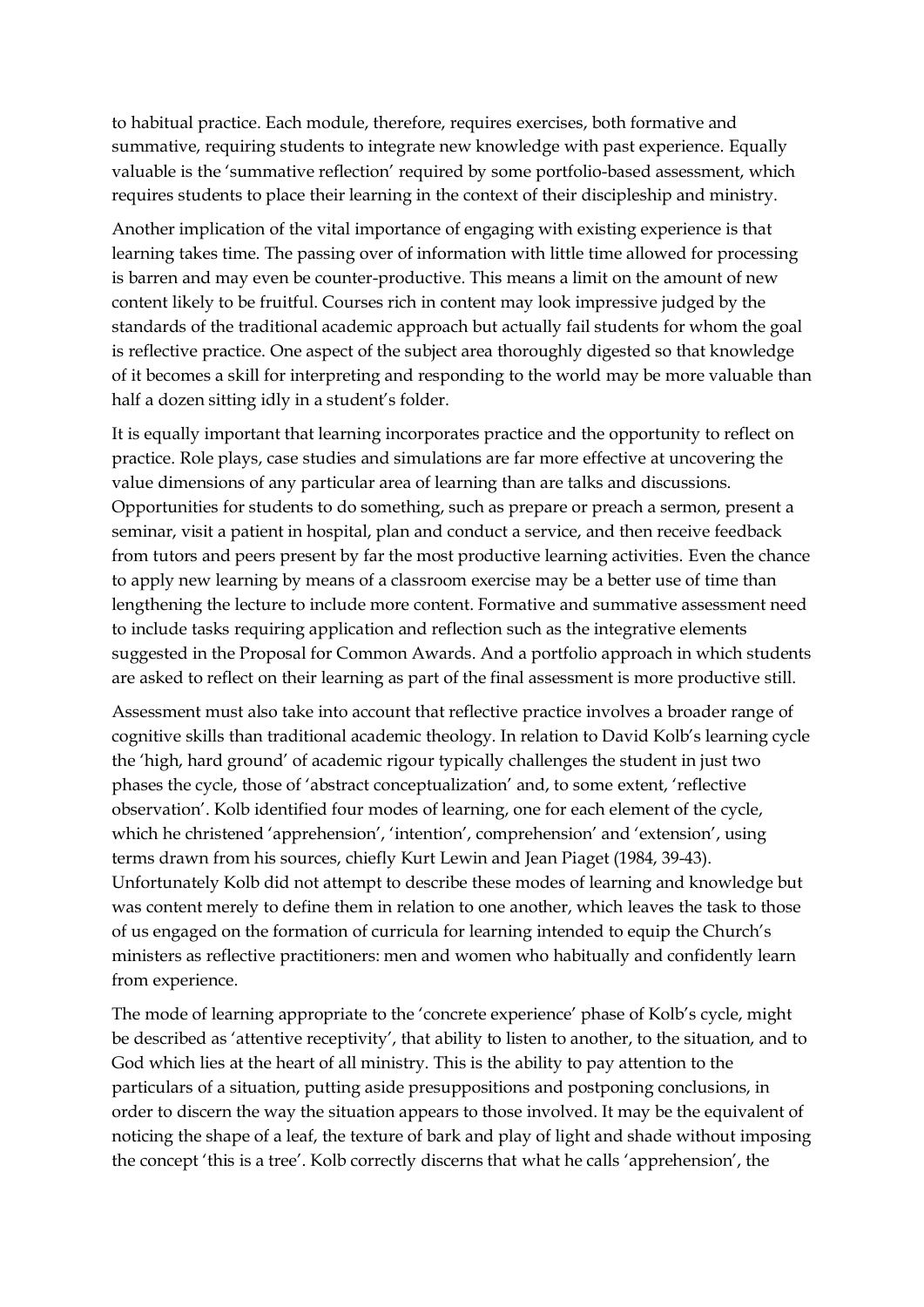ability to grasp concrete experience, is in dialectical tension with 'comprehension', the ability to conceptualise that experience. That the ability to cope with this dialectic is a deep-rooted capacity of the human mind is clear from the playing card experiment, in which the students required the flexibility both to categorise the standard playing cards and to recognise the non-standard cards for what they were. But in the 'swampy lowlands' of real-life situations, attentive receptivity also requires qualities of character: the patience to wait until the shape of a problem becomes clear, the courage to risk challenge or change, temperateness in order to resist being swayed by first impressions (Dunne 2011, 18-19).

The minister is also required to instantiate her theological concepts: to recognise specific instances as examples of theology in practice. She needs the facility to apply theology to practice: to recognise which passages of the Bible might speak to the complex ethical problem faced by a member of her congregation; or what aspect of Christ's life and teaching, passion and resurrection might speak to a particular decision of the PCC or church meeting. She needs also to recognise those occasions when a particular experience challenges her received theological understanding and know how to respond in such a situation. Here again courage and humility, empathy and patience will form part of her equipment.

All this suggests that theological reflection (TR) forms the core of the curriculum. TR deliberately pauses the learning cycle, requiring students to analyse their habitual response to particular situations. It provides an opportunity to try out several different 'lenses' through which to approach a given situation. It introduces Scripture, tradition and theology and asks students to use these as the lens through which to interpret the world. It brings to bear the wisdom of the Christian community, both past and present. It involves the exercise of judgement and creativity. It requires the student to suggest ways in which the insights gained through reflection might be expressed in practice. It thus plays a direct role in forming the *habitus* of the student, encouraging her to convert theological knowledge into wisdom for living. Pursued corporately it brings the wisdom of others to bear, sometimes correcting, frequently offering a range of creative possibilities.

In a recent article (2009) I reviewed some of the recent literature expressing frustration on the part of those committed to the place of TR in ministerial formation with the difficulties experienced by students in grasping the point of TR and how to apply it to ministry. My observation there was that TR is often introduced as an additional technique subsequent to the learning of formal theology and without attention to the broader range of cognitive skills required. My suggestion was that TR be introduced at an early stage in ministerial training and be understood not as an additional technique for those already qualified in formal theology but as *the way in which we learn theology* and an exemplar of *what it means to think about the world in theological terms.* Our understanding of the way in which TR 'works' is at a relatively early stage and the opportunity to arrive at a consensus on this among those engaged in ministerial formation would potentially be of great value. But its obvious relationship to sound pedagogical principles suggests that TR holds the key to effective theological and ministerial education. My suggestion is that the place of TR is *both* as a technique in itself through which students learn to reflect on their pastoral and ministerial experience *and* as the foundation of the whole curriculum, reflected in methods of teaching, learning and assessment.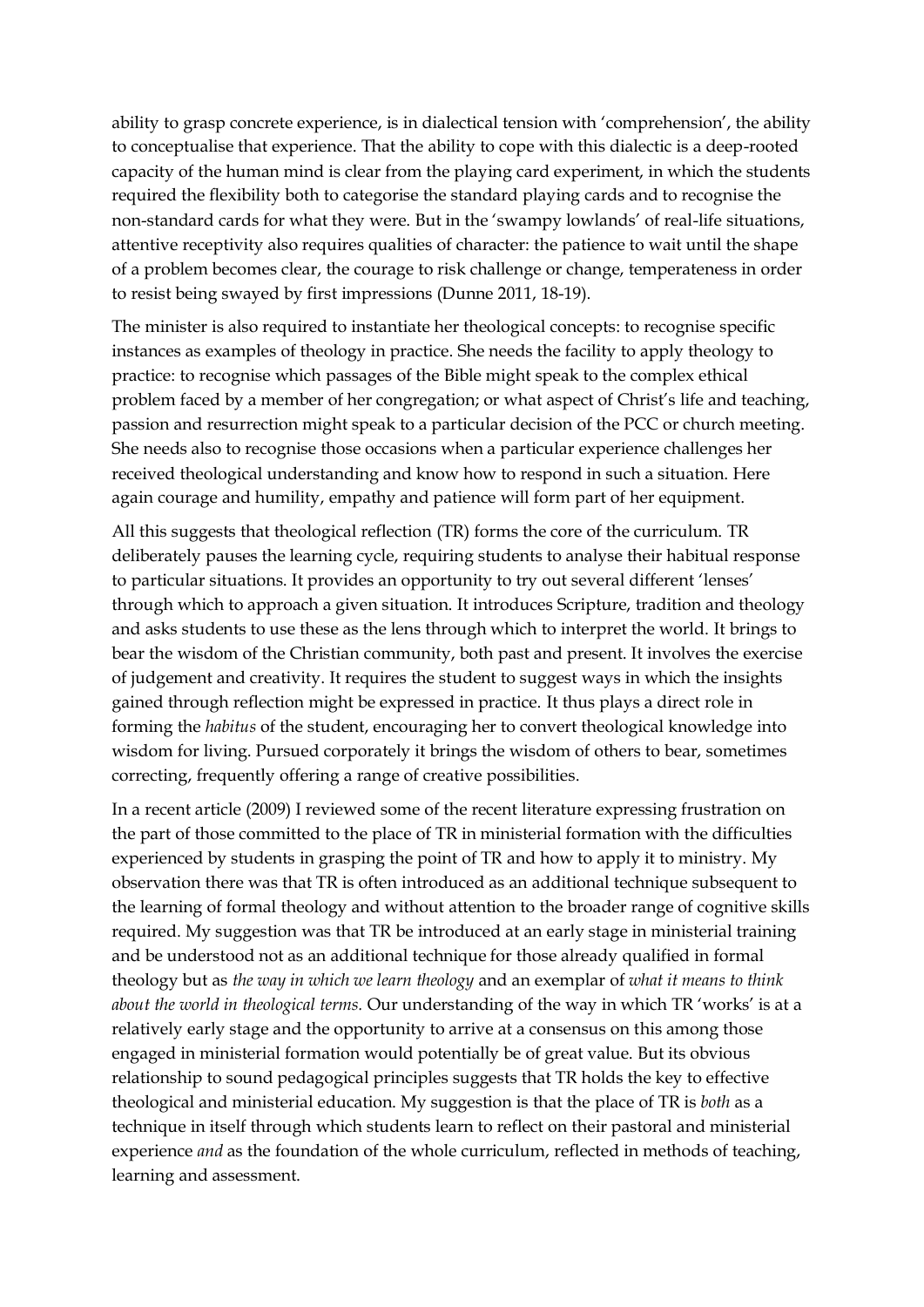The actual and potential contribution of TR to the education of the Church's ministers is manifold. In the first place it has a direct application to the 'messy' and often conflicted problems of the 'swamp' of real life. It helps to sensitise students to the theological dimensions of particular situations and provides practice in recognising their salient features. TR is the skill base for the vital capacity to discern the presence of God in a given situation. It does not replace the work of the Holy Spirit but enables the minister or, preferably, ministers to work in harmonious partnership with the Spirit. Second, the cycle of TR provides a structure within which the methods and insights of 'formal' theology, its more rigorous partner, can be appropriated and usefully applied in practice. It provides the key by which to apply the rigours of the academy to the swamp of messy, real-life situation. It converts the role of academic theology in ministry from dominating master to useful servant.

TR also functions potentially as a vital link between formal training for ministry and every other context in which learning for discipleship and ministry takes place. It both honours the 'ordinary theology' of congregations and believers untrained in formal theology and provides a key by which to connect that ordinary theology to the ministry of lay Christians. The practice of TR by the formally trained minister in the role described by Laurie Green as 'people's theologian' in her congregation and community has the potential to liberate and empower the ministry of the whole church (Green 2009, 134-6). TR and reflective practice generally are appropriate key elements at all stages of ministerial education. It therefore potentially provides the continuity required if education for discipleship, training for lay ministry, locally and nationally ordained ministry and continuing ministerial development are all to be brought under the umbrella of Common Awards.

In the words of Ballard and Pritchard, 'Theological reflection is … the art of making theology connect with life and ministry so that gospel truth comes alive' (1996, 118). Testimony to this comes in the words of a student's comment reported in an article by Jane Leach reviewing the theological reflection portfolio which comprises an element of the Cambridge BTh. In the case of this student the methods of theological reflection she had learned had become, 'An organic part of her ability to supervise herself and critique her own interpretations while on placement' (2010, 135). In the words of the student herself, 'When I consider my use of this method over the last three years, I am struck as to how much it has, almost without thinking, shaped my reflections and in turn my actions and thus the narrative of the communities in which I have been placed (*ibid).* The crucial words here are 'almost without thinking'. The methods of theological reflection she had learned had become her habitual way of relating life and theology. Theology had become an 'inhabited wisdom', the way she 'interpreted the world in the context and framework of Christian belief and worship'. She had become 'attuned' to recognising the salient features of any given situation and responding in a theologically grounded way.

And yet in the same article, Leach comments on the reluctance of at least some students to engage in a practice which seems to them to reduce the authorities from which their theology is derived, particularly the interpretation of Scripture, to the level of personal experience (2010, 161). In the words of Leona English, commenting on this part of the article, 'At the heart of this challenge to critical reflection is a core belief in the value of codified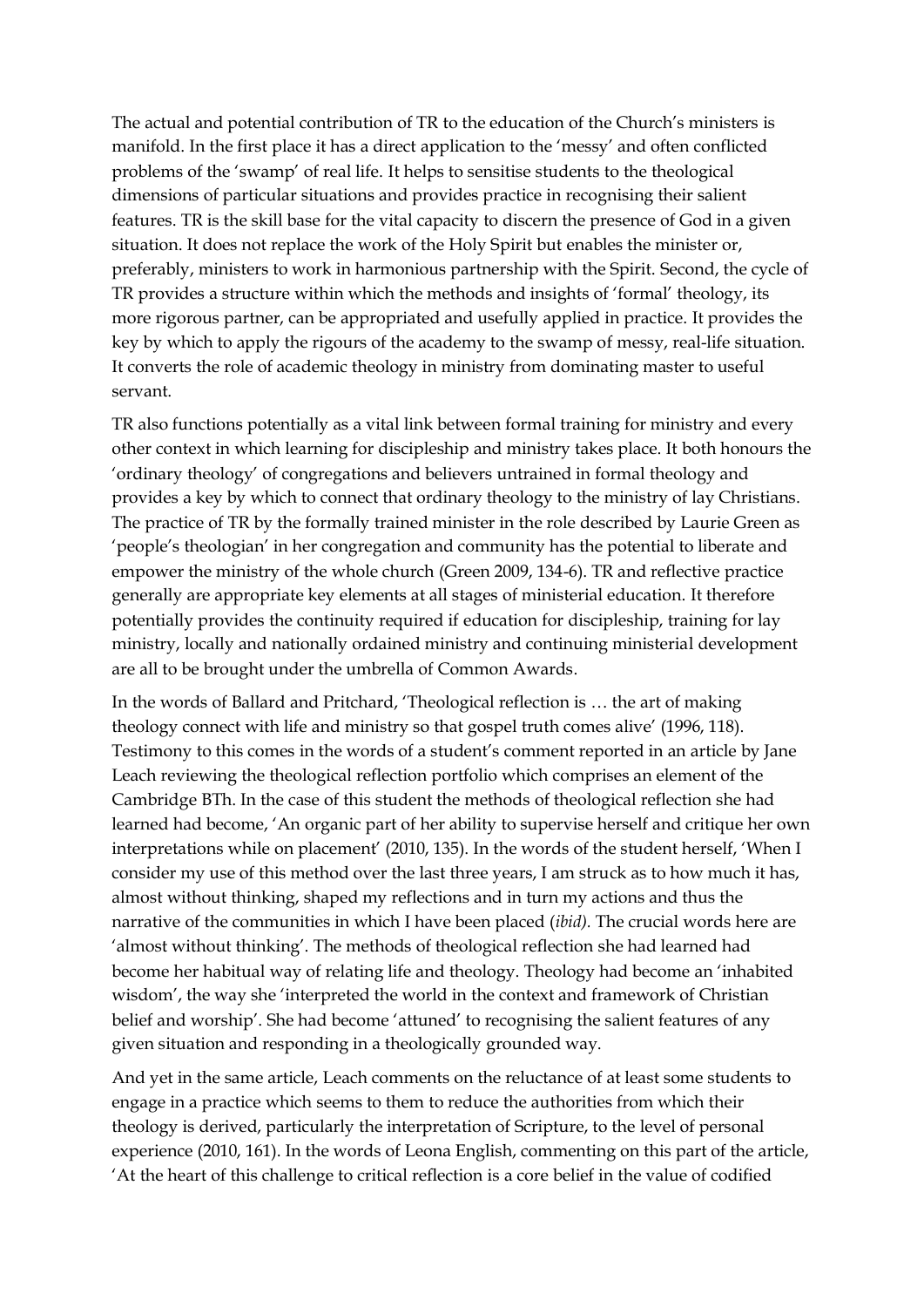knowledge, and a strict adherence to the clear division of roles and responsibilities between teacher as knower and student as recipient of teacher knowledge of theology, scripture and tradition' (2010, 207). The attempt to encourage students in a risky engagement with a deep level of learning – of using their theology to interpret live situations and critique their own practice – and thus to experience theology as inhabited wisdom, may be undermined by the easy accessibility and relatively less demanding approach to theology simply as intellectual pursuit.

# **Conclusion**

As the Preface to Common Awards points out the ideal of much higher education expressed in 'disembedded' technical rationality and the acquisition of specific transferable skills is clearly inadequate as a means of training the Church's ministers. This task requires a focus on the type of knowledge required for reflective practice: *phronesis* or practical wisdom, the skills by which theology becomes a means of interpreting experience. Integral to the acquisition of theology as *phronesis* is the development of Christian character. In fact, as we have seen, a theological *habitus* might be defined as a virtue ethic for discipleship and ministry.

What I have attempted to show is that the means by which this is accomplished are not mysterious, although they do require a change in orientation. To equip students as competent reflective practitioners requires theological educators to work with the grain of the way people learn naturally. The change required is to cease to see formal theological understanding as complete in itself, but rather to see it as an element in the development of ministerial character. If theological understanding is to be 'disembedded', or isolated from the context of discipleship, this is solely for the purpose of ensuring that it is thoroughly understood. That thorough understanding becomes fruitful only when it is placed back in its proper context, that of discipleship and ministry.

*David Heywood, Director of Pastoral Studies at Ripon College Cuddesdon, December 2012.*

# **References**

Adair, J. (2005), *How to Grow Leaders,* London: Kogan Page.

Advisory Council for the Church's Ministry (1987), *Education for the Church's Ministry,*  ACCM Occasional Paper 22, London: Church House (number in references refer to paragraphs).

Anderson J. R. (1995), *Cognitive Psychology and its Implications,* 4th edn, New York: W. H. Freeman and Co.

Archbishops' Council (2003), *Formation for Ministry with a Learning Church,* London: Church House.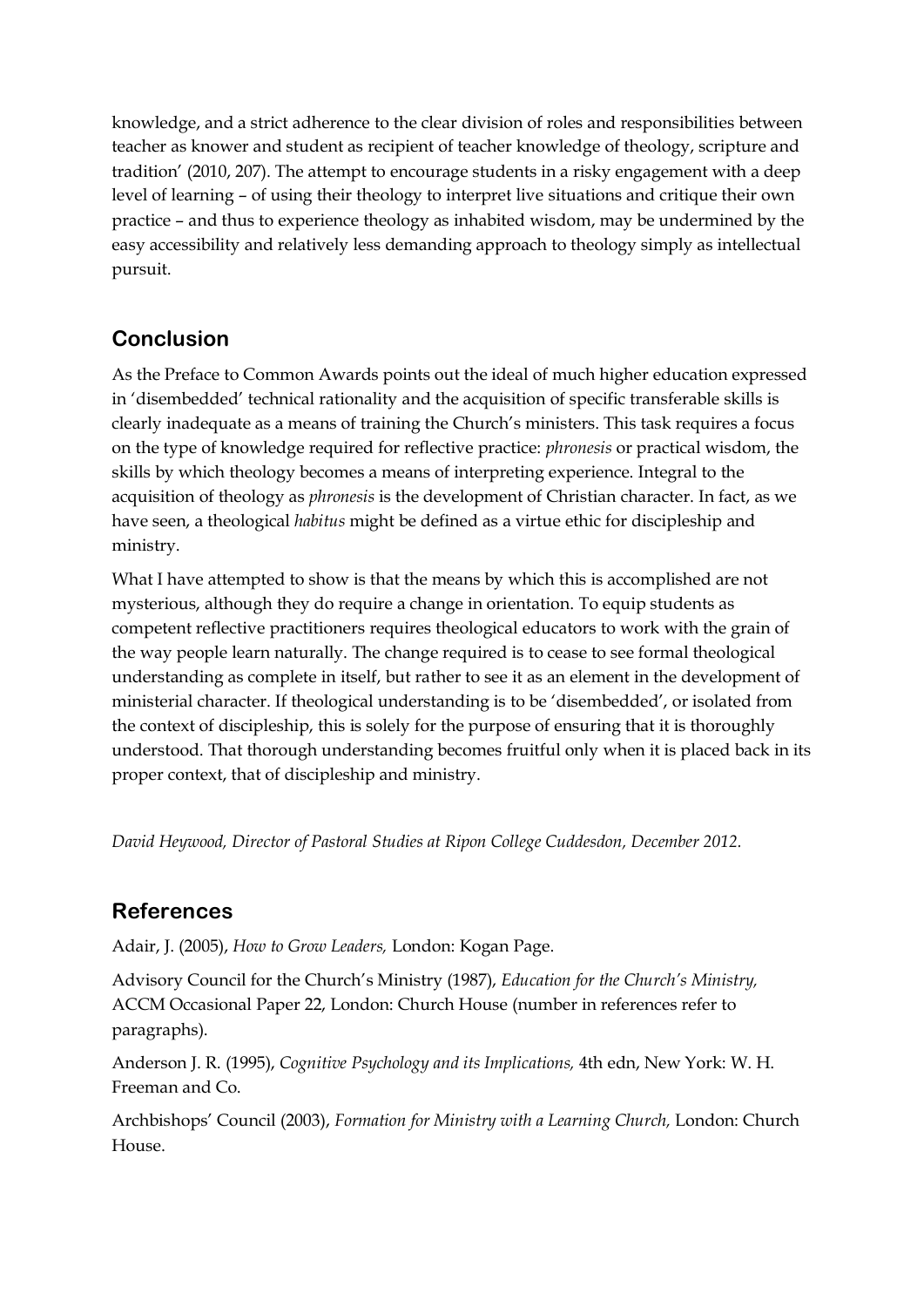Aronson, E. (1999), 'Dissonance, hypocrisy and the self-concept', in Harmon-Jones, E. and Mills, J. (eds), *Cognitive Dissonance: progress on a Pivotal Theory in Social Psychology,*  Washington DC: American Psychological Association, 127-47.

Arthur, J., Wilson, K and Godfrey, R. (date not given), *Values and Character: Higher Education and Employment,* Birmingham University.

Astley, J. (2002), *Ordinary Theology,* Farnham: Ashgate.

Barber, P.J. and Legge, D. (1976), *Perception and Information,* London: Methuen.

Ballard, P. and Pritchard, J. (1996), *Practical Theology in Action,* London: SPCK

Bartlett, F.C. (1932), *Remembering,* Cambridge University Press.

Briers, M. and Ralphs, A. (2009), 'In search of *phronesis*: recognizing practical wisdom in the Recognition (Assessment) of Prior Learning, *British Journal of Sociology of Education 30.4,* 479- 493.

Bruner J. S. (1951), 'Personality Dynamics and the Process of Perceiving' in Blake R. R. and Ramsey, G. V. (eds.), *Perception: An Approach to Personality,* New York: Ronald Press Co, 121- 47; also in Anglin, J. M. (ed.), *Beyond the Information Given,* London: George, Allen and Unwin, 1974, 89-113.

Bruner, J.S. and Postman, L. (1949), 'On the perception of incongruity: a paradigm,' *Journal of Personality 18,* 206-23. Also in Anglin, J.M. (ed.), *Beyond the Information Given,* London: George Allen and Unwin, 1974, 68-83.

Bruning, R. H., Shraw, G. J. and Ronning, R. R. (1995), *Cognitive Psychology and Instruction,* Englewood Cliffs, NJ: Prentice-Hall.

Campbell, E. (2011), Teacher education as a missed opportunity in the professional preparation of ethical practitioners,' , in Bondi et al (eds), *Towards Professional Wisdom,*  Farnham: Ashgate, 81-93.

Carr, D. (2011), 'Virtue, character and emotion in people professions: towards a virtue ethic of interpersonal professional conduct,' , in Bondi et al (eds), *Towards Professional Wisdom,*  Farnham: Ashgate, 97-110.

Chase, W.G. and Simon, H.A. (1973), 'The mind's eye in chess,' in chase (ed.), *Visual Information Processing,* New York: Academic Press, 215-81.

Dunne, J. (2011), '"Professional wisdom" in "practice"', in Bondi et al (eds), *Towards Professional Wisdom,* Farnham: Ashgate.

English, L. (2010), The Theory-Practice of Learning Portfolios, *Journal of Adult Theological Education 7.2,* 205-213

Farley, E. (1983), Theologia: *The Fragmentation and Unity of Theological Education,*  Philadelphia: Fortress Press.

Festinger, L. (1957), *A Theory of Cognitive Dissonance,* Palo Alton, CA: Stanford University Press.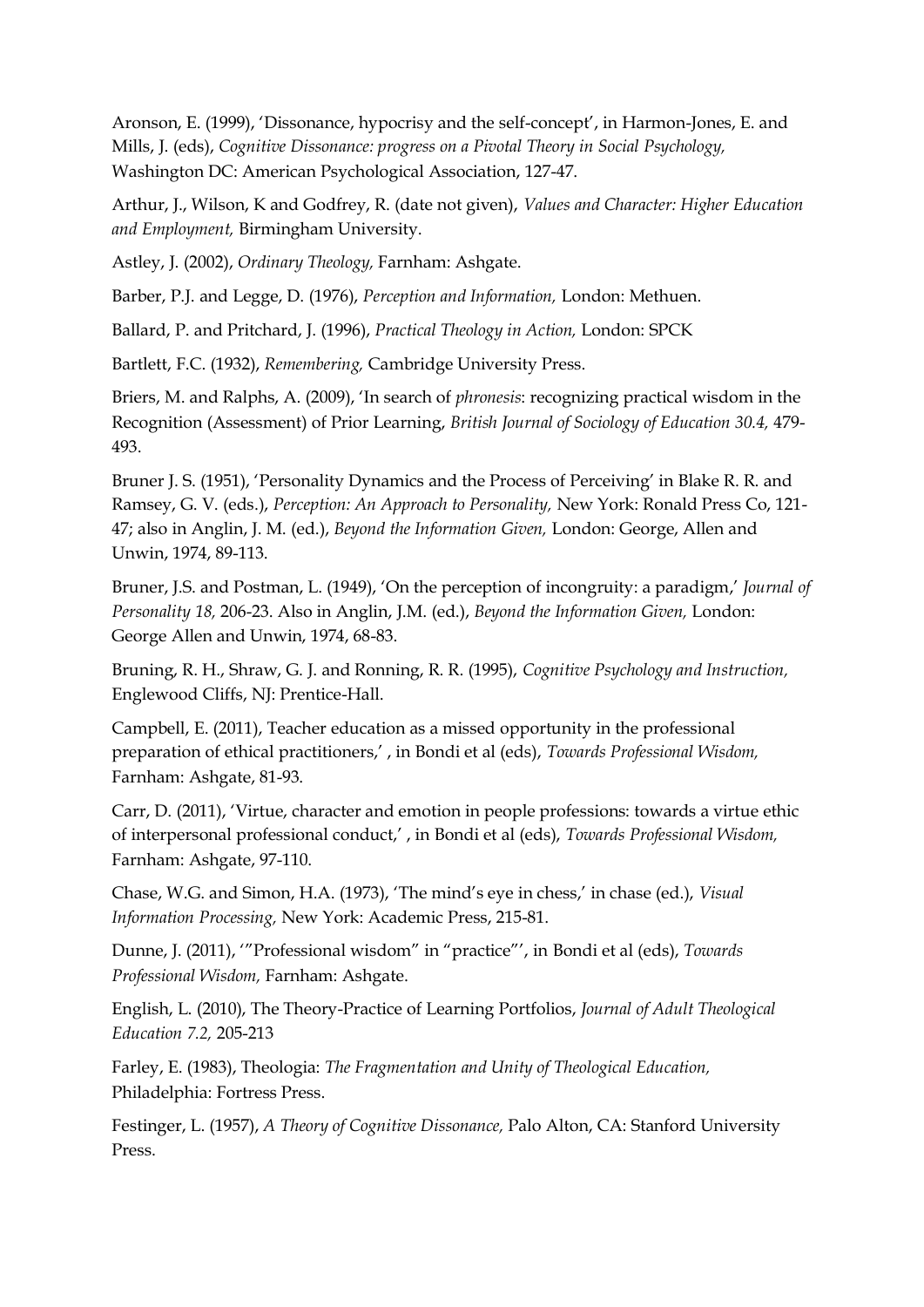Fishbein, M. and Ajzen, I. (1975), *Belief, Attitude, Intention and Behaviour,* New York: Addison-Wesley.

Gadamer, H-G. (1985), *Truth and Method,* London: Sheed and Ward.

Green, L. (2009), *Let's Do Theology, 2*nd edition, London: Mowbray

Greenwald, A.G. and Ronis, D.L. (1978), 'Cognitive dissonance: a case study in the evolution of a theory', *Psychological Review 85,* 53-7.

Hanson, N.R. (1961), 'Is there a logic of scientific discovery?' in Feigl, H. and Maxwell, G. (eds), *Current Issues in the Philosophy of Science,* New York: Holt, Rinehart and Winston, 20-42.

Hardy, D. (2006), 'Afterword' in Robin Greenwood and Caroline Pascoe (ed), *Local Ministry: Story, Process and Meaning,* London: SPCK.

Heywood, D.S. (2004), *Divine Revelation and Human Learning,* Farnham: Ashgate.

Heywood, D.S. (2009), 'Learning How to Learn: Theological Reflection at Cuddesdon' *Journal of Adult Theological Education 6.2,* 164-75.

Kant, I. (1929), *Critique of Pure Reason,* tr. Norman Kemp Smith, London: Macmillan.

Kolb, D. (1984), *Experiential Learning,* Englewood Cliffs, NJ: Prentice-Hall.

Kuhn, T.S. (1969), *The Structure of Scientific Revolutions,* 2nd ed. University of Chicago Press.

Kuhn, T.S. (1974), 'Second thoughts on paradigms', in Suppe, F. (ed.), *The Structure of Scientific Theories,* Urbana: University of Illinois Press, 459-82; also in Kuhn, *The Essential Tension: Selected Studies in Scientific Tradition and Change,* Chicago: University of Chicago Press, 1977, 293-319.

Leach, J. (2010), The End of Theological Education: An Analysis of the Contribution of Portfolio Learning to Formation in Ministry within a University Context, *Journal of Adult Theological Education 7.2,* 117-204

MacIntyre, A. (1985), *After Virtue,* 2nd ed. London: Duckworth.

Minsky, M. (1975), 'A Framework for Representing Knowledge,' in Winston, P. H. (ed.), *The Psychology of Computer Vision,* New York: McGraw-Hill, 211-277.

Moray, N. and Fitter, M (1973), 'A theory and the measurement of attention', in Kornblum, S. (ed.), *Attention and Performance IV,* New York: Academic Press.

Neisser, U. (1976), *Cognition and Reality,* San Francisco: W. H. Freeman and Co.

Norman, D.A., Gentner, D. R. and Stevens, A. L. (1976), 'Comments on learning schemata and memeory' in Klahr, D. (ed.), *Cognition and Instruction,* Hillsdale, NJ: Laurence Erlbaum, 177-96.

Odom R.D. and Guzman, R.D. (1970), 'Problem solving and the perceptual salience of variability and constancy: a developmental study', *Journal of Experimental Child Psychology 9,*  156-65.

Odom, R.D. and Corbin, D.W. (1973), 'Perceptual salience and children's multi-dimensional problem solving', *Child Development 44,* 425-32.